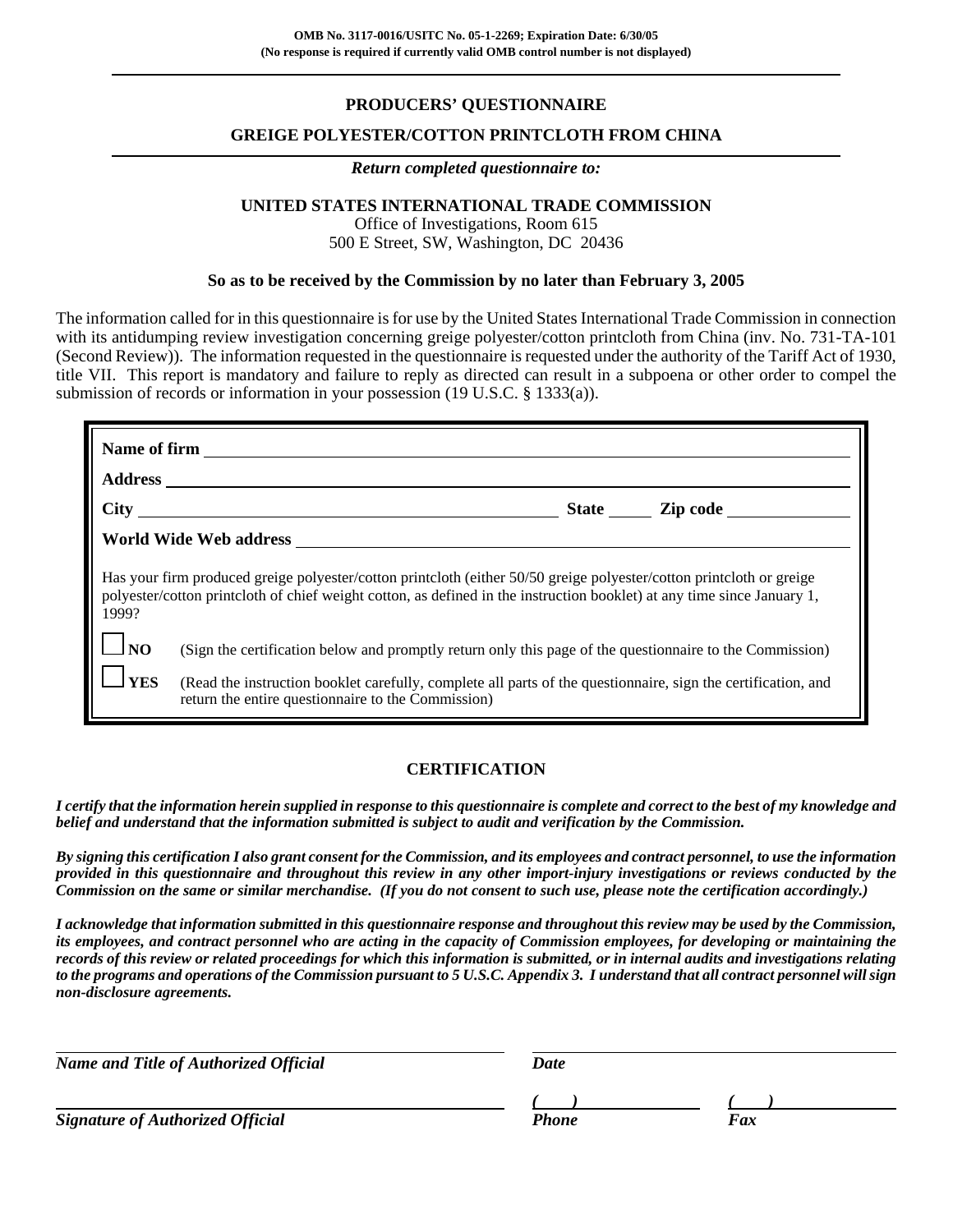# **PART I.--GENERAL QUESTIONS**

The questions in this questionnaire have been reviewed with market participants to ensure that issues of concern are adequately addressed and that data requests are sufficient, meaningful, and as limited as possible. Public reporting burden for this questionnaire is estimated to average 40 hours per response, including the time for reviewing instructions, searching existing data sources, gathering the data needed, and completing and reviewing the questionnaire. Send comments regarding the accuracy of this burden estimate or any other aspect of this collection of information, including suggestions for reducing the burden, to the Office of Investigations, U.S. International Trade Commission, 500 E Street, SW, Washington, DC 20436.

I-1a. Please report below the actual number of hours required and the cost to your firm of preparing the reply to this questionnaire and completing the form.

hours dollars

- I-1b. We are interested in any comments you may have for improving this questionnaire in general or the clarity of specific questions. Please attach such comments to your response or send them to the above address.
- I-2. Provide the name and address of establishment(s) covered by this questionnaire (see pages 3-4 of the instruction booklet for reporting guidelines). If your firm is publicly traded, please specify the stock exchange and trading symbol.
- I-3. Do you support or oppose continuation of the antidumping duty order currently in place for greige polyester/cotton printcloth of chief weight cotton from China? Please explain.  $\Box$  Support  $\Box$  Oppose  $\Box$  Take no position I-4. Is your firm owned, in whole or in part, by any other firm? No  $\Box$  Yes--List the following information. Extent of

Firm name **Address** Address **ownership**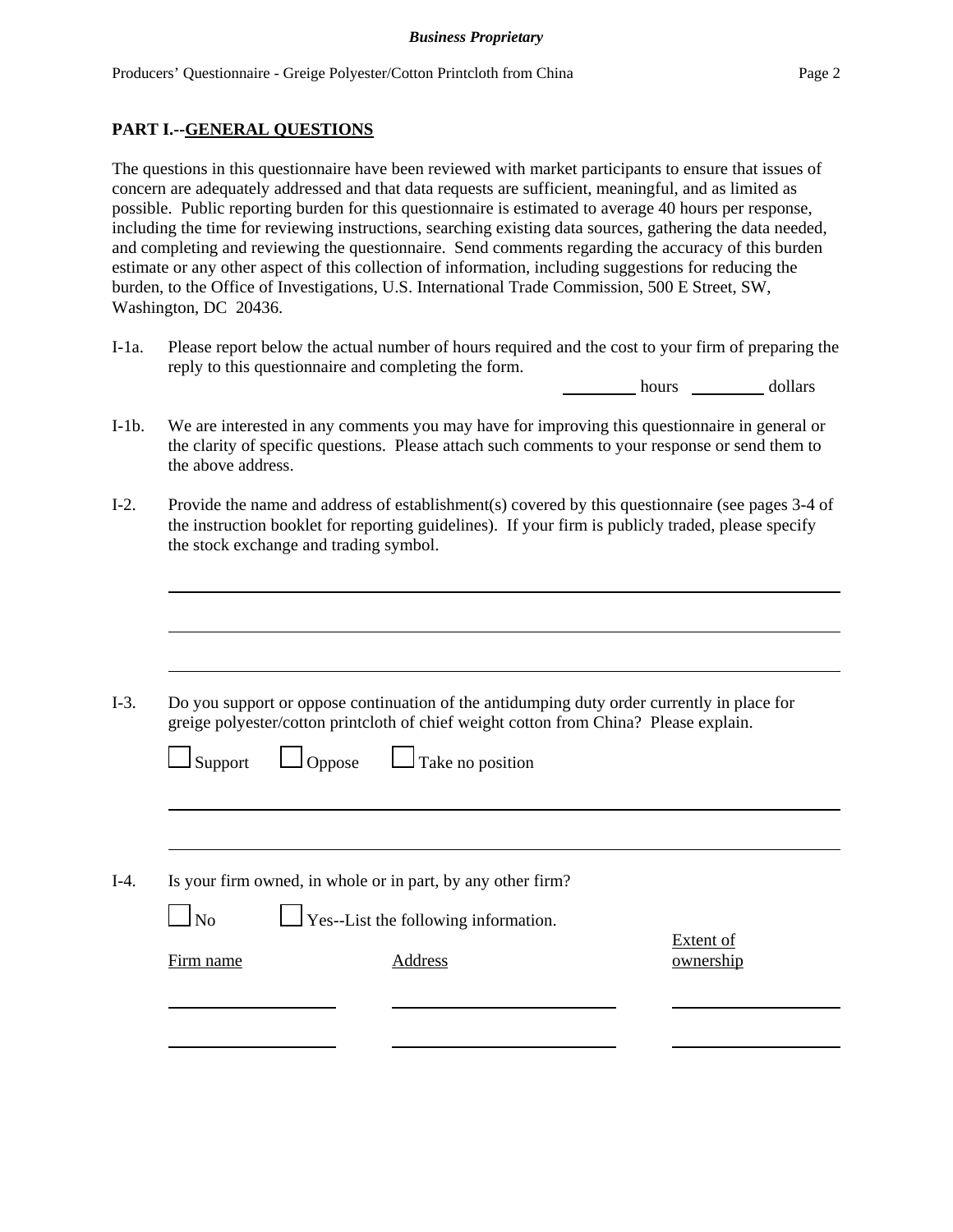### **PART I.--GENERAL QUESTIONS--***Continued*

**For questions on "greige polyester/cotton printcloth," if your answer to any question would differ between (1) 50/50 greige polyester/cotton printcloth and (2) greige polyester/cotton printcloth of chief weight cotton, please provide separate answers for those products.**

I-5. Does your firm have any related firms, either domestic or foreign, which are engaged in importing greige polyester/cotton printcloth from China into the United States or which are engaged in exporting greige polyester/cotton printcloth from China to the United States?

| Firm name                                         | Address                                                                                 | Affiliation                                                                                                                                                                                                                                                                                         |
|---------------------------------------------------|-----------------------------------------------------------------------------------------|-----------------------------------------------------------------------------------------------------------------------------------------------------------------------------------------------------------------------------------------------------------------------------------------------------|
|                                                   |                                                                                         |                                                                                                                                                                                                                                                                                                     |
| than China to the United States?                  | Does your firm have any related firms, either domestic or foreign, which are engaged in | importing greige polyester/cotton printcloth from countries other than China into the United<br>States or which are engaged in exporting greige polyester/cotton printcloth from countries other                                                                                                    |
| $\Box$ No                                         | $\perp$ Yes--List the following information.                                            |                                                                                                                                                                                                                                                                                                     |
| China/firm name                                   | <b>Address</b>                                                                          | Affiliation                                                                                                                                                                                                                                                                                         |
| production of greige polyester/cotton printcloth? |                                                                                         | Does your firm have any related firms, either domestic or foreign, which are engaged in the                                                                                                                                                                                                         |
| $\overline{\rm No}$                               | $\Gamma$ Yes--List the following information.                                           |                                                                                                                                                                                                                                                                                                     |
| Firm name                                         | <b>Address</b>                                                                          | Affiliation                                                                                                                                                                                                                                                                                         |
|                                                   |                                                                                         |                                                                                                                                                                                                                                                                                                     |
|                                                   |                                                                                         | In Parts II and IV of this questionnaire we request a copy of your company's business plan. Does<br>your company or any related firm have a business plan or any internal documents that describe,<br>discuss, or analyze expected future market conditions for greige polyester/cotton printcloth? |
|                                                   |                                                                                         |                                                                                                                                                                                                                                                                                                     |

# **PART II.--TRADE AND RELATED INFORMATION**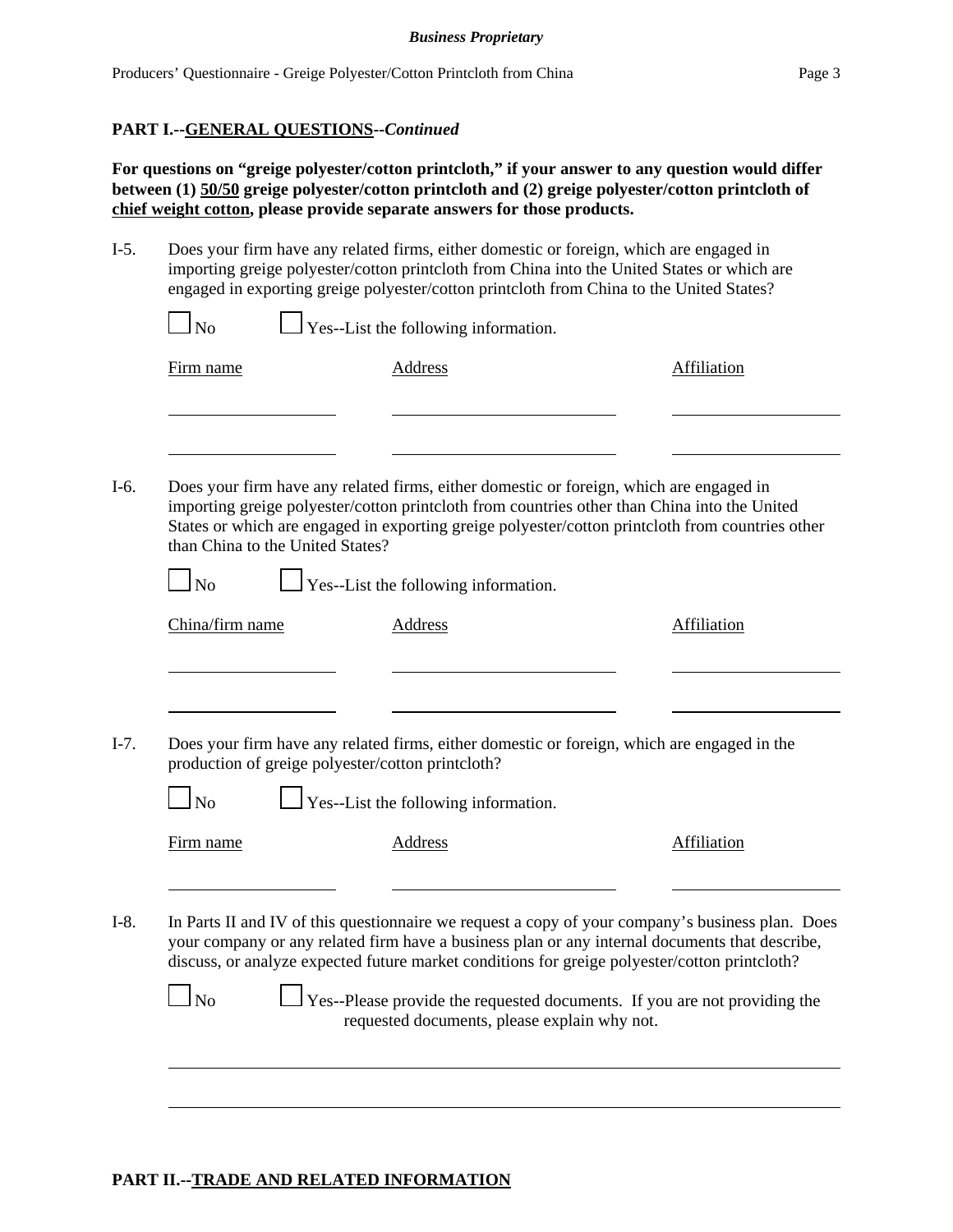Further information on this part of the questionnaire can be obtained from **Gail Burns** (202-205-2501 or *gail.burns@usitc.gov*). **Supply all data requested on a calendar-year basis.**

**For questions on "greige polyester/cotton printcloth," if your answer to any question would differ between (1) 50/50 greige polyester/cotton printcloth and (2) greige polyester/cotton printcloth of chief weight cotton, please provide separate answers for those products.**

II-1. Who should be contacted regarding the requested trade and related information?

| Company contact: | Name and title |                                                                                                                                                                                                                                                                                                                                                                                                                                                                                             |
|------------------|----------------|---------------------------------------------------------------------------------------------------------------------------------------------------------------------------------------------------------------------------------------------------------------------------------------------------------------------------------------------------------------------------------------------------------------------------------------------------------------------------------------------|
|                  | Phone No.      | E-mail address                                                                                                                                                                                                                                                                                                                                                                                                                                                                              |
| effective)?      |                | Has your firm experienced any plant openings, relocations, expansions, acquisitions,<br>consolidations, closures, or prolonged shutdowns because of strikes or equipment failure;<br>curtailment of production because of shortages of materials; or any other change in the character<br>of your operations or organization relating to the production of greige polyester/cotton printcloth<br>since September 16, 1983 (the date on which the antidumping duty order under review became |
| N <sub>0</sub>   |                | $\Box$ Yes--Supply details as to the time, nature, and significance of such changes.                                                                                                                                                                                                                                                                                                                                                                                                        |
|                  |                |                                                                                                                                                                                                                                                                                                                                                                                                                                                                                             |
|                  |                | Does your firm anticipate any changes in the character of your operations or organization (as<br>noted above) relating to the production of greige polyester/cotton printcloth in the future?                                                                                                                                                                                                                                                                                               |
| N <sub>0</sub>   |                | Yes--Supply details as to the time, nature, and significance of such<br>changes and provide underlying assumptions, along with relevant<br>portions of business plans or other supporting documentation, that<br>address this issue. Include in your response a specific projection of<br>your firm's capacity to produce greige polyester/cotton printcloth<br>(in 1,000 square yards) for 2005 and 2006.                                                                                  |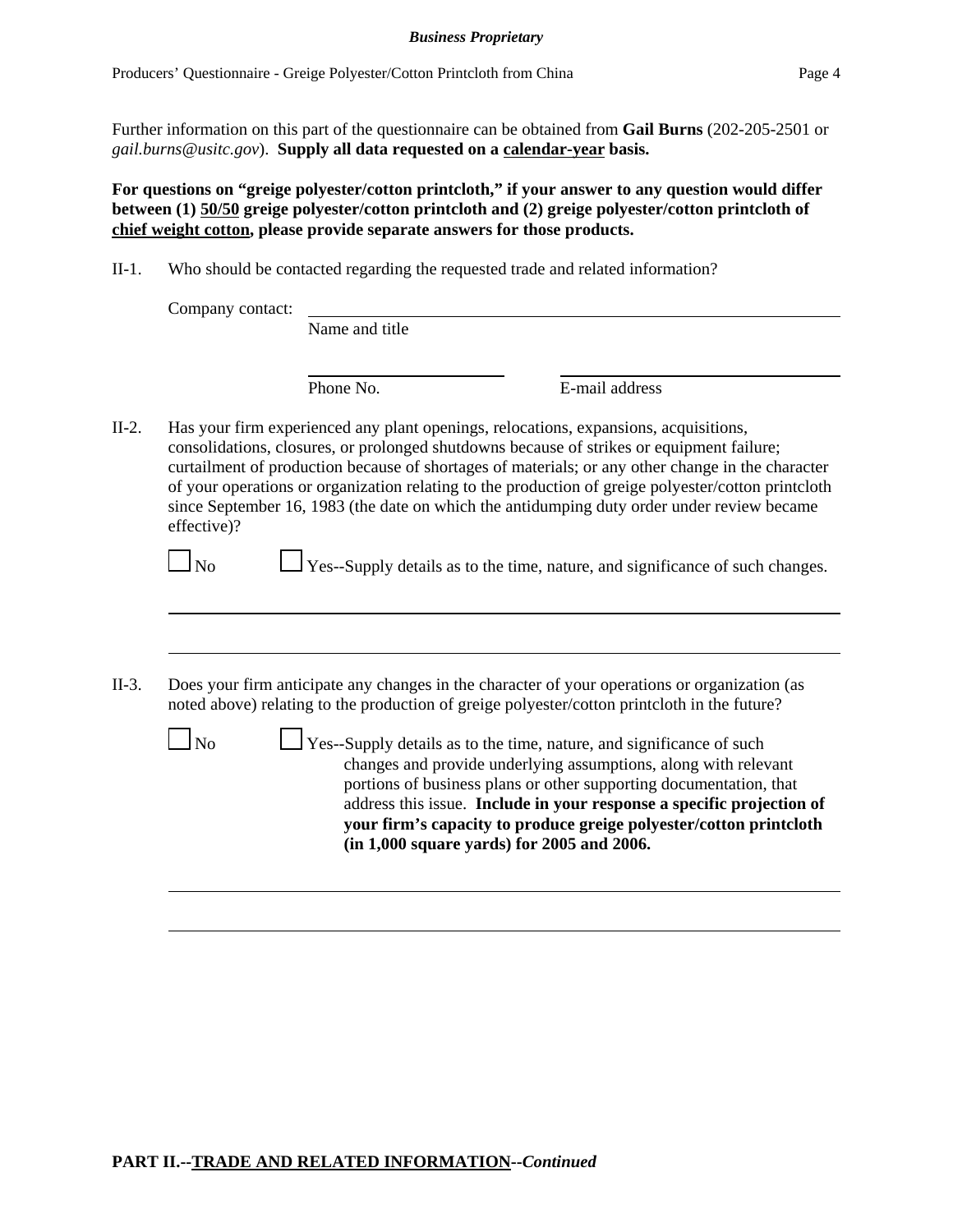**For questions on "greige polyester/cotton printcloth," if your answer to any question would differ between (1) 50/50 greige polyester/cotton printcloth and (2) greige polyester/cotton printcloth of chief weight cotton, please provide separate answers for those products.**

- II-4. Would your firm anticipate any changes in the character of your operations or organization (as noted above) relating to the production of greige polyester/cotton printcloth in the future if the antidumping duty order on greige polyester/cotton printcloth of chief weight cotton from China were to be revoked?
	- $\Box$  No  $\Box$  Yes--Supply details as to the time, nature, and significance of such changes and provide underlying assumptions, along with relevant portions of business plans or other supporting documentation, that address this issue.
- II-5. Has your firm since 1983 (the year the antidumping duty order under review became effective) produced, or does your firm anticipate producing in the future, other products on the same equipment and machinery used in the production of greige polyester/cotton printcloth and/or using the same production and related workers employed to produce greige polyester/cotton printcloth?

 $\Box$  No  $\Box$  Yes--List the following information and report your firm's combined production capacity and production of these products and greige polyester/cotton printcloth in the periods indicated.

Basis for allocation of capacity and Product Period Period employment data (indicate if different)

| (Quantity in 1,000 square yards)                  |      |      |      |      |      |      |
|---------------------------------------------------|------|------|------|------|------|------|
| ltem                                              | 1999 | 2000 | 2001 | 2002 | 2003 | 2004 |
| <b>AVERAGE PRODUCTION CAPACITY (ALL PRODUCTS)</b> |      |      |      |      |      |      |
| <b>PRODUCTION (ALL PRODUCTS)</b>                  |      |      |      |      |      |      |

II-6. Please describe the constraint(s) that set the limit(s) on your production capacity.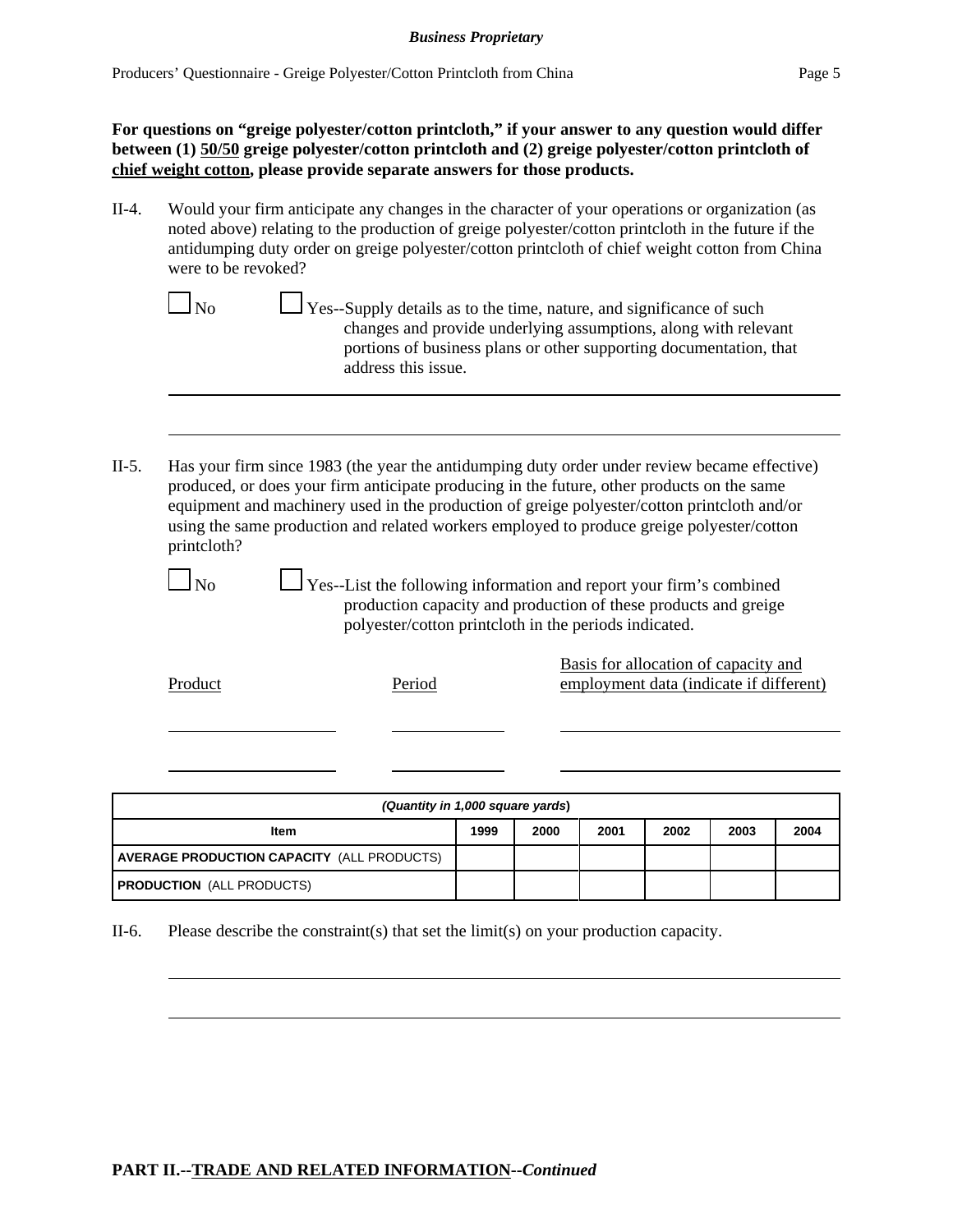**For questions on "greige polyester/cotton printcloth," if your answer to any question would differ between (1) 50/50 greige polyester/cotton printcloth and (2) greige polyester/cotton printcloth of chief weight cotton, please provide separate answers for those products.**

II-7. Is your firm able to switch production between greige polyester/cotton printcloth and other products in response to a relative change in the price of greige polyester/cotton printcloth vis-avis the price of other products, using the same equipment and labor?



 $\Box$  No  $\Box$  Yes--Please identify the other products, the approximate time and cost involved in switching, and the minimum relative price change required for your firm to switch production to or from greige polyester/cotton printcloth.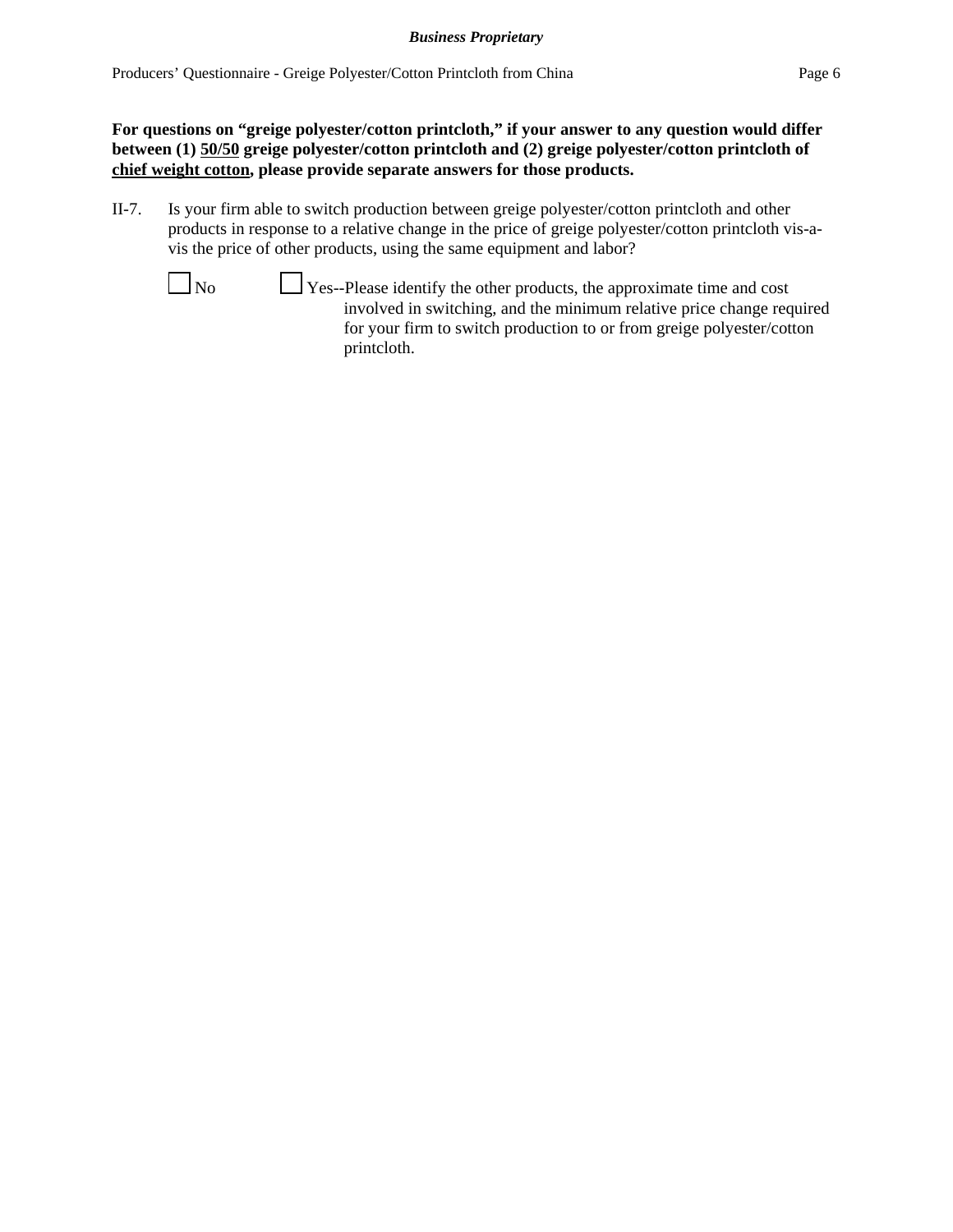### **PART II.--TRADE AND RELATED INFORMATION--***Continued*

### II-8a. **INFORMATION ON GREIGE POLYESTER/COTTON PRINTCLOTH OF CHIEF**

**WEIGHT COTTON**.--Report your firm's production capacity, production, shipments, inventories, and employment related to the production of greige polyester/cotton printcloth **of chief weight cotton** in your U.S. establishment(s) during the specified periods. (See definitions in the instruction booklet.)

| (Quantity in 1,000 square yards, value in \$1,000)                                                                                                                                                                                                                                                           |      |      |      |      |      |      |
|--------------------------------------------------------------------------------------------------------------------------------------------------------------------------------------------------------------------------------------------------------------------------------------------------------------|------|------|------|------|------|------|
| <b>Item</b>                                                                                                                                                                                                                                                                                                  | 1999 | 2000 | 2001 | 2002 | 2003 | 2004 |
| <b>AVERAGE PRODUCTION CAPACITY<sup>1</sup></b> (quantity)                                                                                                                                                                                                                                                    |      |      |      |      |      |      |
| <b>BEGINNING-OF-PERIOD INVENTORIES (quantity)</b>                                                                                                                                                                                                                                                            |      |      |      |      |      |      |
| <b>PRODUCTION</b> (quantity)                                                                                                                                                                                                                                                                                 |      |      |      |      |      |      |
| <b>U.S. SHIPMENTS:</b>                                                                                                                                                                                                                                                                                       |      |      |      |      |      |      |
| <b>Commercial shipments:</b>                                                                                                                                                                                                                                                                                 |      |      |      |      |      |      |
| Quantity of commercial shipments                                                                                                                                                                                                                                                                             |      |      |      |      |      |      |
| Value of commercial shipments                                                                                                                                                                                                                                                                                |      |      |      |      |      |      |
| Internal consumption:                                                                                                                                                                                                                                                                                        |      |      |      |      |      |      |
| Quantity of internal consumption                                                                                                                                                                                                                                                                             |      |      |      |      |      |      |
| Value <sup>2</sup> of internal consumption                                                                                                                                                                                                                                                                   |      |      |      |      |      |      |
| <b>Transfers to related firms:</b>                                                                                                                                                                                                                                                                           |      |      |      |      |      |      |
| Quantity of transfers to related firms                                                                                                                                                                                                                                                                       |      |      |      |      |      |      |
| Value <sup>2</sup> of transfers to related firms                                                                                                                                                                                                                                                             |      |      |      |      |      |      |
| <b>EXPORT SHIPMENTS:3</b>                                                                                                                                                                                                                                                                                    |      |      |      |      |      |      |
| Quantity of export shipments                                                                                                                                                                                                                                                                                 |      |      |      |      |      |      |
| Value of export shipments                                                                                                                                                                                                                                                                                    |      |      |      |      |      |      |
| END-OF-PERIOD INVENTORIES <sup>4</sup> (quantity)                                                                                                                                                                                                                                                            |      |      |      |      |      |      |
| <b>U.S. SHIPMENTS TO DISTRIBUTORS (quantity)</b>                                                                                                                                                                                                                                                             |      |      |      |      |      |      |
| <b>U.S. SHIPMENTS TO END USERS (quantity)</b>                                                                                                                                                                                                                                                                |      |      |      |      |      |      |
| <b>AVERAGE NUMBER OF PRWS</b>                                                                                                                                                                                                                                                                                |      |      |      |      |      |      |
| <b>HOURS WORKED BY PRWs (1,000 hours)</b>                                                                                                                                                                                                                                                                    |      |      |      |      |      |      |
| <b>WAGES PAID TO PRWs (value)</b>                                                                                                                                                                                                                                                                            |      |      |      |      |      |      |
| <sup>1</sup> The production capacity (see definitions in instruction booklet) reported is based on operating hours per week,<br>weeks per year. Please describe the methodology used to calculate production capacity, and explain any changes in<br>reported capacity (use additional pages as necessary).  |      |      |      |      |      |      |
| <sup>2</sup> Internal consumption and transfers to related firms must be valued at fair market value. In the event that you use a<br>different basis for valuing these transactions, please specify that basis (e.g., cost, cost plus, etc.) and provide value data<br>using that basis for 1999-2004 below: |      |      |      |      |      |      |

3 Identify your principal export markets: .

4 Reconciliation of data.--Please note that the **quantities** reported above should reconcile as follows: beginning-of-period inventories, plus production, less total shipments, equals end-of-period inventories. Do the data reported reconcile?

Yes  $\Box$  No--Please explain: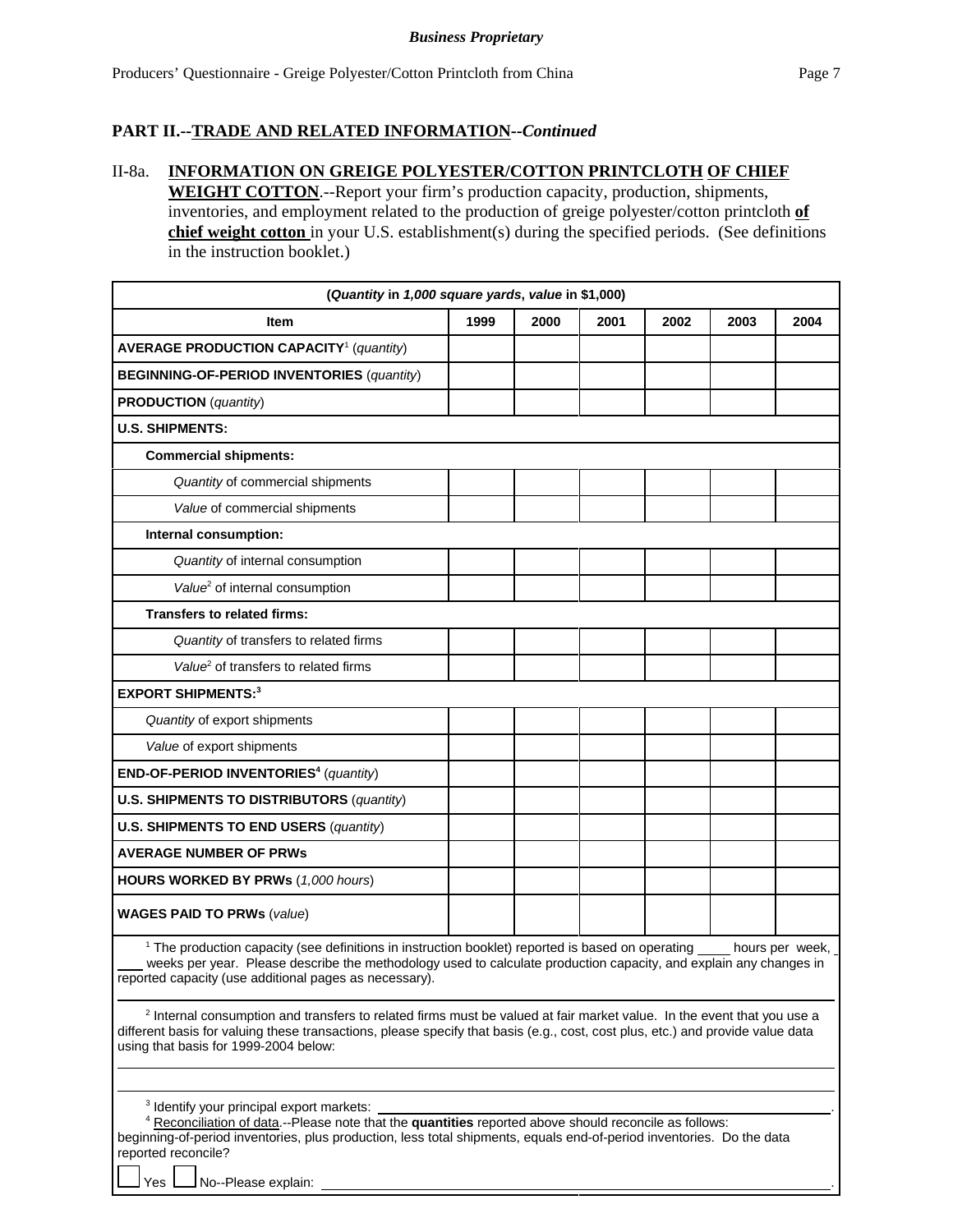### **PART II.--TRADE AND RELATED INFORMATION--***Continued*

# II-8b. **INFORMATION ON ALL GREIGE POLYESTER/COTTON PRINTCLOTH** .--Report your firm's production capacity, production, shipments, inventories, and employment related to the production of **all** greige polyester/cotton printcloth in your U.S. establishment(s) during the specified periods. (See definitions in the instruction booklet.)

| (Quantity in 1,000 square yards, value in \$1,000)                                                                                                                                                                                                                                                                                        |      |      |      |      |                 |      |
|-------------------------------------------------------------------------------------------------------------------------------------------------------------------------------------------------------------------------------------------------------------------------------------------------------------------------------------------|------|------|------|------|-----------------|------|
| Item                                                                                                                                                                                                                                                                                                                                      | 1999 | 2000 | 2001 | 2002 | 2003            | 2004 |
| <b>AVERAGE PRODUCTION CAPACITY<sup>1</sup></b> (quantity)                                                                                                                                                                                                                                                                                 |      |      |      |      |                 |      |
| <b>BEGINNING-OF-PERIOD INVENTORIES (quantity)</b>                                                                                                                                                                                                                                                                                         |      |      |      |      |                 |      |
| <b>PRODUCTION</b> (quantity)                                                                                                                                                                                                                                                                                                              |      |      |      |      |                 |      |
| <b>U.S. SHIPMENTS:</b>                                                                                                                                                                                                                                                                                                                    |      |      |      |      |                 |      |
| <b>Commercial shipments:</b>                                                                                                                                                                                                                                                                                                              |      |      |      |      |                 |      |
| Quantity of commercial shipments                                                                                                                                                                                                                                                                                                          |      |      |      |      |                 |      |
| Value of commercial shipments                                                                                                                                                                                                                                                                                                             |      |      |      |      |                 |      |
| Internal consumption:                                                                                                                                                                                                                                                                                                                     |      |      |      |      |                 |      |
| Quantity of internal consumption                                                                                                                                                                                                                                                                                                          |      |      |      |      |                 |      |
| Value <sup>2</sup> of internal consumption                                                                                                                                                                                                                                                                                                |      |      |      |      |                 |      |
| <b>Transfers to related firms:</b>                                                                                                                                                                                                                                                                                                        |      |      |      |      |                 |      |
| Quantity of transfers to related firms                                                                                                                                                                                                                                                                                                    |      |      |      |      |                 |      |
| Value <sup>2</sup> of transfers to related firms                                                                                                                                                                                                                                                                                          |      |      |      |      |                 |      |
| <b>EXPORT SHIPMENTS:3</b>                                                                                                                                                                                                                                                                                                                 |      |      |      |      |                 |      |
| Quantity of export shipments                                                                                                                                                                                                                                                                                                              |      |      |      |      |                 |      |
| Value of export shipments                                                                                                                                                                                                                                                                                                                 |      |      |      |      |                 |      |
| END-OF-PERIOD INVENTORIES <sup>4</sup> (quantity)                                                                                                                                                                                                                                                                                         |      |      |      |      |                 |      |
| <b>U.S. SHIPMENTS TO DISTRIBUTORS (quantity)</b>                                                                                                                                                                                                                                                                                          |      |      |      |      |                 |      |
| U.S. SHIPMENTS TO END USERS (quantity)                                                                                                                                                                                                                                                                                                    |      |      |      |      |                 |      |
| <b>AVERAGE NUMBER OF PRWS</b>                                                                                                                                                                                                                                                                                                             |      |      |      |      |                 |      |
| <b>HOURS WORKED BY PRWs (1,000 hours)</b>                                                                                                                                                                                                                                                                                                 |      |      |      |      |                 |      |
| <b>WAGES PAID TO PRWs (value)</b>                                                                                                                                                                                                                                                                                                         |      |      |      |      |                 |      |
| <sup>1</sup> The production capacity (see definitions in instruction booklet) reported is based on operating<br>weeks per year. Please describe the methodology used to calculate production capacity, and explain any changes in reported<br>capacity (use additional pages as necessary).                                               |      |      |      |      | hours per week, |      |
| <sup>2</sup> Internal consumption and transfers to related firms must be valued at fair market value. In the event that you use a different<br>basis for valuing these transactions, please specify that basis (e.g., cost, cost plus, etc.) and provide value data using that basis<br>for 1999-2004 below:                              |      |      |      |      |                 |      |
|                                                                                                                                                                                                                                                                                                                                           |      |      |      |      |                 |      |
| <sup>3</sup> Identify your principal export markets:<br>4 Reconciliation of data.--Please note that the quantities reported above should reconcile as follows: beginning-of-period<br>inventories, plus production, less total shipments, equals end-of-period inventories. Do the data reported reconcile?<br>No--Please explain:<br>Yes |      |      |      |      |                 |      |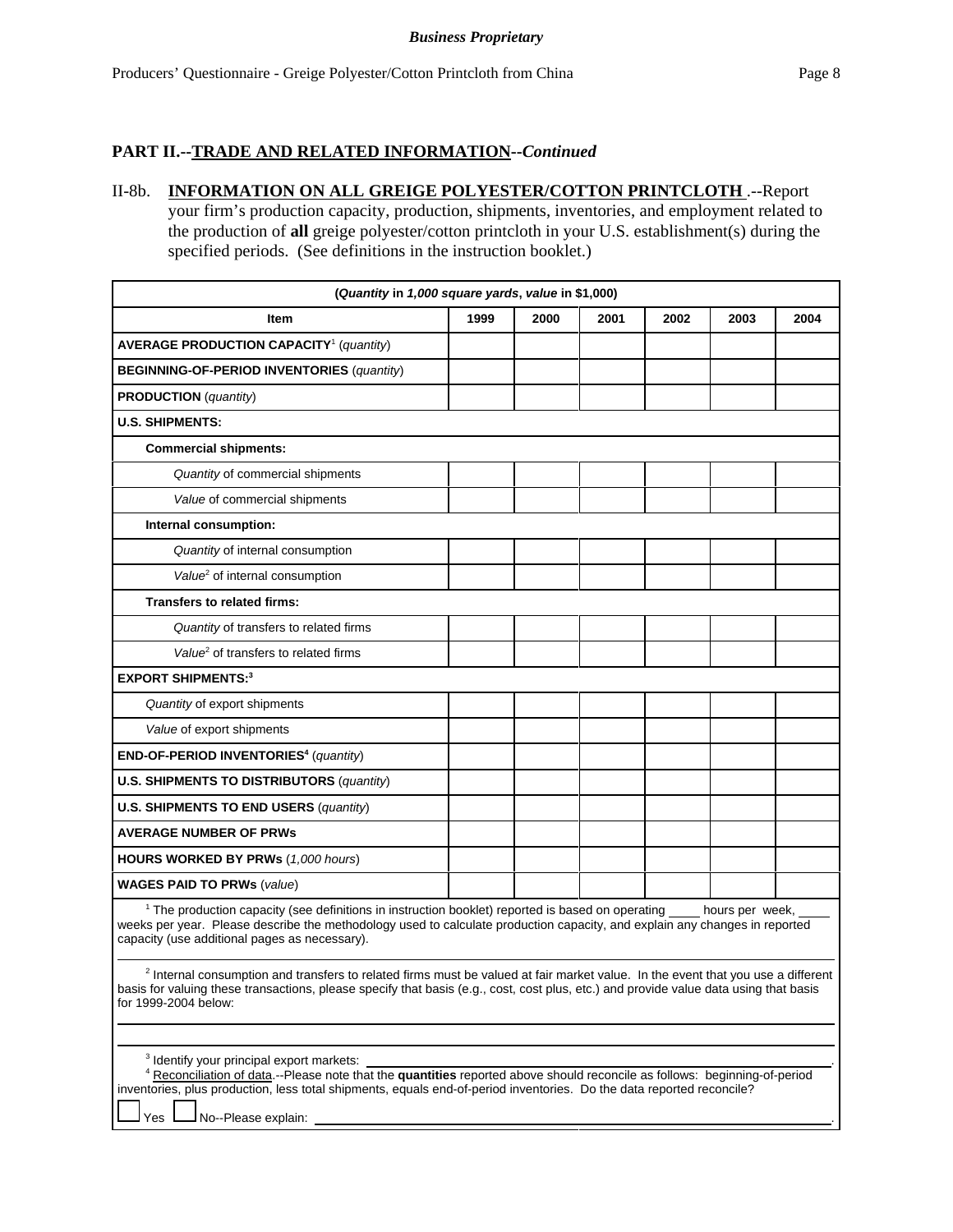II-8c. If your firm reported production of greige polyester/cotton printcloth of chief weight cotton in question II-8a, please indicate the percentage(s) of cotton by weight for such production in each year.

| 1999: | $\frac{\text{percent}}{2000}$ percent 2000: <b>example 2001: example 2001: example 2002: example 2002: example 2001: example 2002: example 2002: example 2003: example 2003: example 2003: example 2003: example 2003:</b> |  |  |  |
|-------|----------------------------------------------------------------------------------------------------------------------------------------------------------------------------------------------------------------------------|--|--|--|
| 2003: | percent 2004: percent                                                                                                                                                                                                      |  |  |  |

- II-9. If you reported transfers to related firms in question II-8a or II-8b, please indicate the nature of the relationship between your firm and the related firms (e.g., joint venture, wholly owned subsidiary), whether the transfers were priced at market value or by a non-market formula, whether your firm retained marketing rights to all transfers, and whether the related firms also processed inputs from sources other than your firm.
- II-10. Other than direct imports, has your firm otherwise purchased greige polyester/cotton printcloth since January 1, 1999? (See definitions in the instruction booklet.)
	-

 $\Box$  No  $\Box$  Yes--Report such purchases below for the specified periods.<sup>1</sup>

| ( <i>Quantity</i> in $1,000$ square yards, value in \$1,000)                                                                                                                        |      |      |      |      |      |      |
|-------------------------------------------------------------------------------------------------------------------------------------------------------------------------------------|------|------|------|------|------|------|
| Greige polyester/cotton printcloth of chief<br>weight cotton                                                                                                                        | 1999 | 2000 | 2001 | 2002 | 2003 | 2004 |
| PURCHASES FROM U.S. IMPORTERS <sup>2</sup> OF PRODUCT FROM--                                                                                                                        |      |      |      |      |      |      |
| China:                                                                                                                                                                              |      |      |      |      |      |      |
| Quantity                                                                                                                                                                            |      |      |      |      |      |      |
| Value                                                                                                                                                                               |      |      |      |      |      |      |
| <b>ALL OTHER COUNTRIES:</b>                                                                                                                                                         |      |      |      |      |      |      |
| Quantity                                                                                                                                                                            |      |      |      |      |      |      |
| Value                                                                                                                                                                               |      |      |      |      |      |      |
| PURCHASES FROM DOMESTIC PRODUCERS: <sup>2</sup>                                                                                                                                     |      |      |      |      |      |      |
| Quantity                                                                                                                                                                            |      |      |      |      |      |      |
| Value                                                                                                                                                                               |      |      |      |      |      |      |
| <b>PURCHASES FROM OTHER SOURCES:2</b>                                                                                                                                               |      |      |      |      |      |      |
| Quantity                                                                                                                                                                            |      |      |      |      |      |      |
| Value                                                                                                                                                                               |      |      |      |      |      |      |
| <sup>1</sup> Please indicate your reasons for purchasing this product. If your reasons differ by source, please elaborate.                                                          |      |      |      |      |      |      |
| <sup>2</sup> Please list the name of the firm(s) from which you purchased this product. If your suppliers differ by source,<br>please identify the source for each listed supplier. |      |      |      |      |      |      |

# **PART II.--TRADE AND RELATED INFORMATION--***Continued*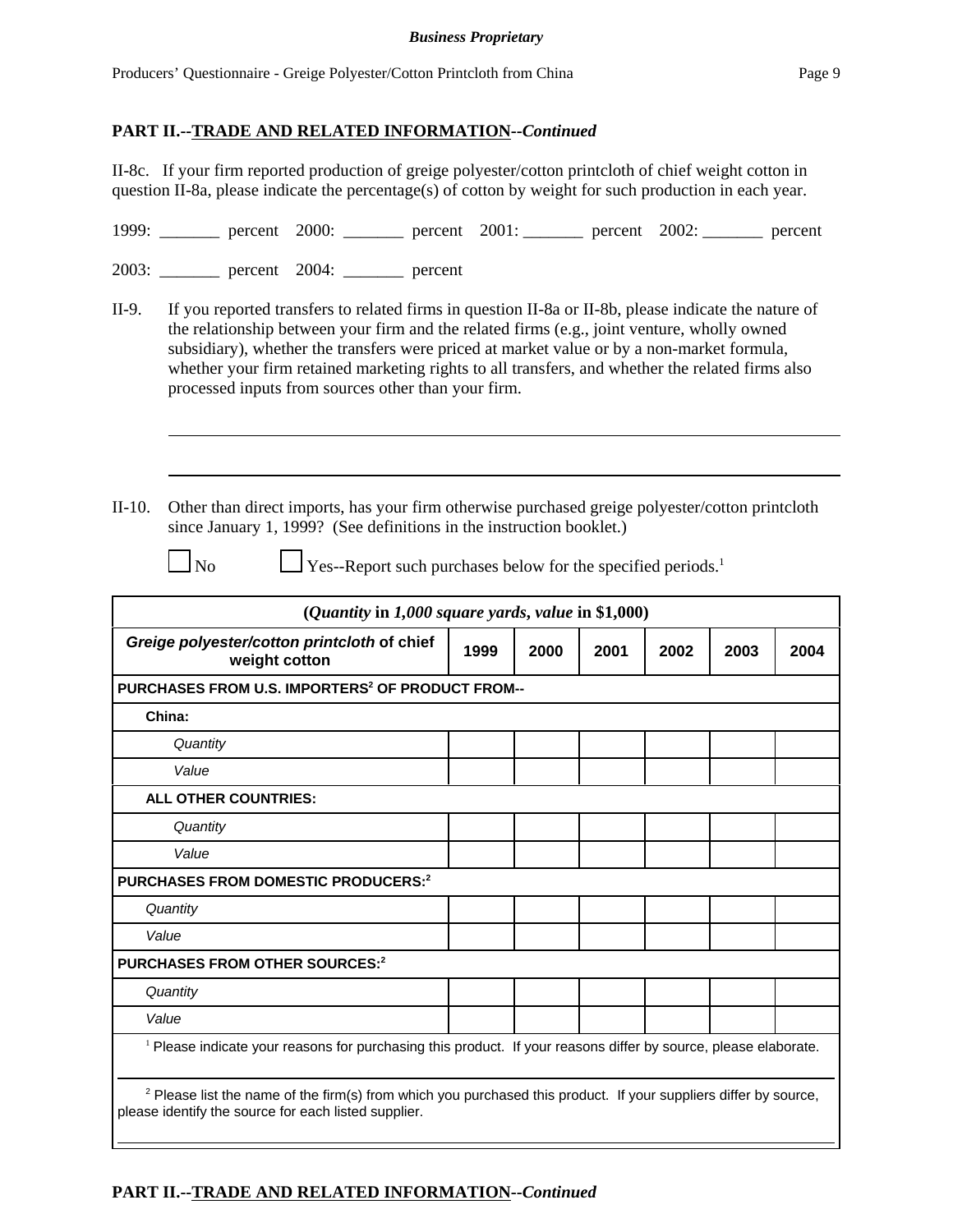| (Quantity in 1,000 square yards, value in \$1,000)                                                                                                                                  |      |      |      |      |      |      |
|-------------------------------------------------------------------------------------------------------------------------------------------------------------------------------------|------|------|------|------|------|------|
| All greige polyester/cotton printcloth                                                                                                                                              | 1999 | 2000 | 2001 | 2002 | 2003 | 2004 |
| PURCHASES FROM U.S. IMPORTERS <sup>2</sup> OF PRODUCT FROM--                                                                                                                        |      |      |      |      |      |      |
| China:                                                                                                                                                                              |      |      |      |      |      |      |
| Quantity                                                                                                                                                                            |      |      |      |      |      |      |
| Value                                                                                                                                                                               |      |      |      |      |      |      |
| <b>ALL OTHER COUNTRIES:</b>                                                                                                                                                         |      |      |      |      |      |      |
| Quantity                                                                                                                                                                            |      |      |      |      |      |      |
| Value                                                                                                                                                                               |      |      |      |      |      |      |
| PURCHASES FROM DOMESTIC PRODUCERS:2                                                                                                                                                 |      |      |      |      |      |      |
| Quantity                                                                                                                                                                            |      |      |      |      |      |      |
| Value                                                                                                                                                                               |      |      |      |      |      |      |
| PURCHASES FROM OTHER SOURCES:2                                                                                                                                                      |      |      |      |      |      |      |
| Quantity                                                                                                                                                                            |      |      |      |      |      |      |
| Value                                                                                                                                                                               |      |      |      |      |      |      |
| <sup>1</sup> Please indicate your reasons for purchasing this product. If your reasons differ by source, please elaborate.                                                          |      |      |      |      |      |      |
|                                                                                                                                                                                     |      |      |      |      |      |      |
|                                                                                                                                                                                     |      |      |      |      |      |      |
| <sup>2</sup> Please list the name of the firm(s) from which you purchased this product. If your suppliers differ by source,<br>please identify the source for each listed supplier. |      |      |      |      |      |      |
|                                                                                                                                                                                     |      |      |      |      |      |      |
|                                                                                                                                                                                     |      |      |      |      |      |      |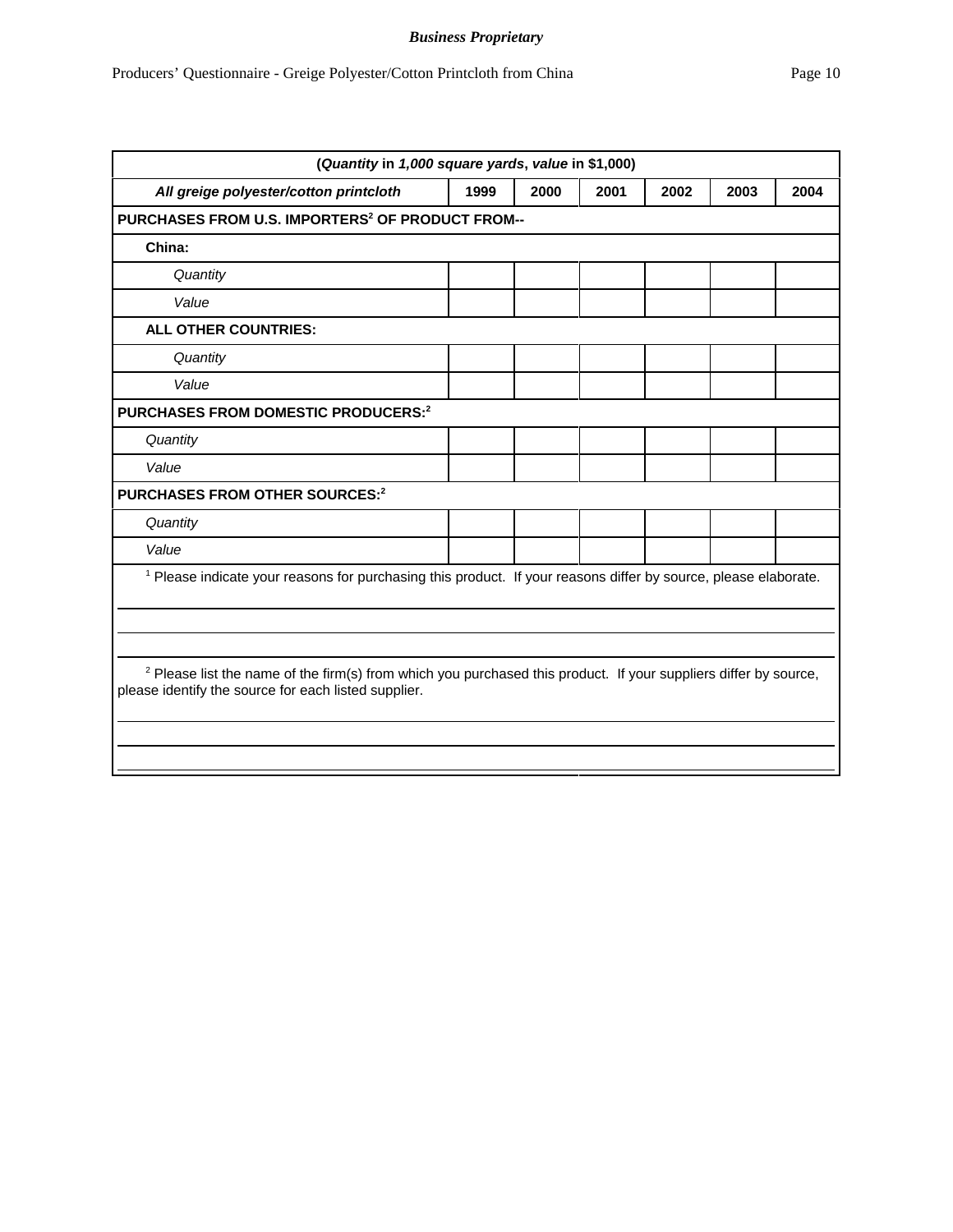## **PART II.--TRADE AND RELATED INFORMATION--***Continued*

**For questions on "greige polyester/cotton printcloth," if your answer to any question would differ between (1) 50/50 greige polyester/cotton printcloth and (2) greige polyester/cotton printcloth of chief weight cotton, please provide separate answers for those products.**

II-11. Since January 1, 1999 has your firm been involved in a toll agreement (see definition in the instruction booklet) regarding the production of greige polyester/cotton printcloth?

| u |  |
|---|--|

 $\angle$  Yes--Name firm(s):

II-12. Does your firm produce greige polyester/cotton printcloth in a foreign trade zone (FTZ)?

 $\bigcup$ No  $\bigcup$ Yes--Identify FTZ(s):

II-13. Since March 18, 1999, has your firm imported greige polyester/cotton printcloth?

# No Yes--*COMPLETE AND RETURN THE ENCLOSED IMPORTERS' QUESTIONNAIRE*

II-14. Describe the significance of the existing antidumping duty order covering imports of greige polyester/cotton printcloth of chief weight cotton from China in terms of its effect on your firm's production capacity, production, U.S. shipments, inventories, purchases, employment, revenues, costs, profits, cash flow, capital expenditures, research and development expenditures, and asset values. You may wish to compare your firm's operations before and after the imposition of the order.

II-15. Would your firm anticipate any changes in its production capacity, production, U.S. shipments, inventories, purchases, employment, revenues, costs, profits, cash flow, capital expenditures, research and development expenditures, or asset values relating to the production of greige polyester/cotton printcloth in the future if the antidumping duty order on greige polyester/cotton printcloth of chief weight cotton from China were to be revoked?

 $\perp$  Yes--Supply details as to the time, nature, and significance of such changes and provide underlying assumptions, along with relevant portions of business plans or other supporting documentation, for any trends or projections you may provide.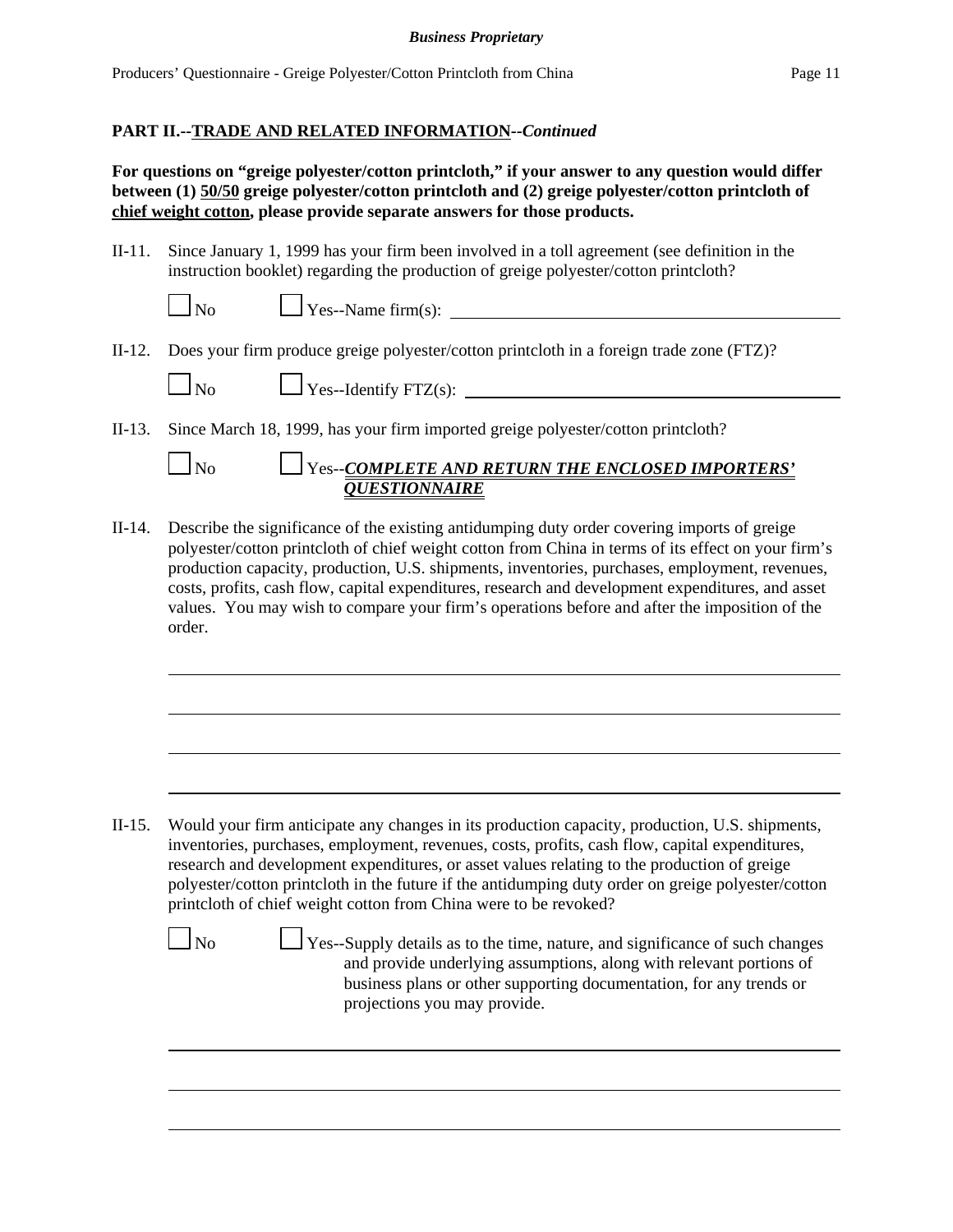# **PART II.--TRADE AND RELATED INFORMATION--***Continued*

II-16. The Commission has received information that a large number of domestic producers have stopped production of greige polyester/cotton printcloth over the past five years. Please provide your understanding as to whether this information is correct. If so, please explain how it has impacted your operations. If you have knowledge regarding why so many producers have stopped producing this product, please provide it.

## II-17. **COMPARABILITY OF TYPES OF GREIGE POLYESTER/COTTON PRINTCLOTH**

Please describe the differences and similarities between 50/50 greige polyester/cotton printcloth and greige polyester cotton printcloth of chief weight cotton for the following factors: (a) physical properties; (b) manufacturing processes–where and how they are made, and whether there are common facilities and employees; (c) end uses–include a discussion of the interchangeability of the products in specific, representative end uses and provide an estimate of how often the products actually are used in such applications; (d) channels of distribution- describe the specific customer requirements and channels of distribution/market situation in which the products are sold; and (e) price. Use additional pages as necessary.

| (a) Physical properties: Universe of the set of the set of the set of the set of the set of the set of the set of the set of the set of the set of the set of the set of the set of the set of the set of the set of the set o |  |
|--------------------------------------------------------------------------------------------------------------------------------------------------------------------------------------------------------------------------------|--|
|                                                                                                                                                                                                                                |  |
|                                                                                                                                                                                                                                |  |
| (b) Manufacturing processes:                                                                                                                                                                                                   |  |
|                                                                                                                                                                                                                                |  |
|                                                                                                                                                                                                                                |  |
|                                                                                                                                                                                                                                |  |
|                                                                                                                                                                                                                                |  |
| $(c)$ End uses: $\overline{\phantom{a}}$                                                                                                                                                                                       |  |
|                                                                                                                                                                                                                                |  |
|                                                                                                                                                                                                                                |  |
|                                                                                                                                                                                                                                |  |
|                                                                                                                                                                                                                                |  |
|                                                                                                                                                                                                                                |  |
|                                                                                                                                                                                                                                |  |
|                                                                                                                                                                                                                                |  |
| $(e)$ Price:                                                                                                                                                                                                                   |  |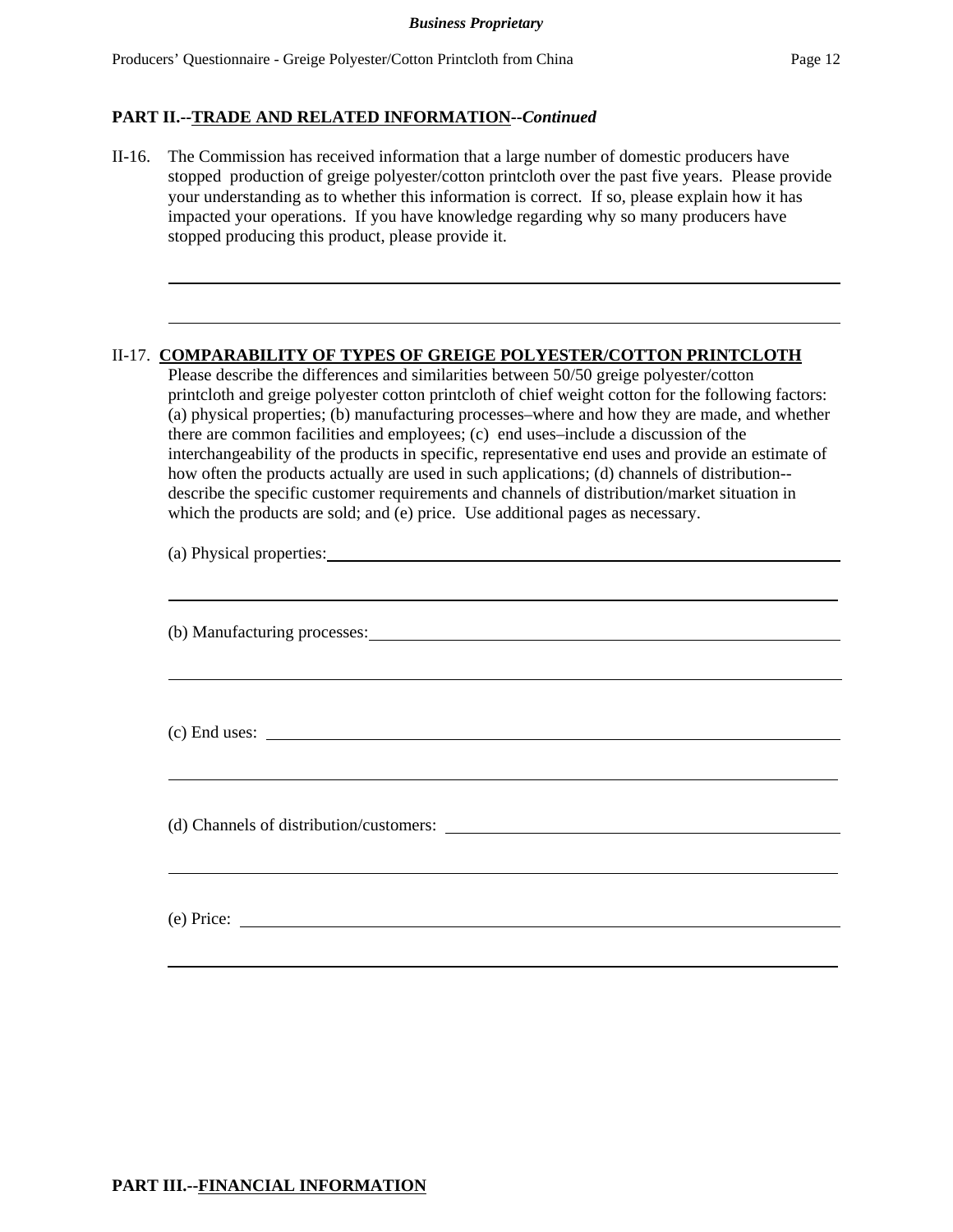Address questions on this part of the questionnaire to Mary Pedersen (202-205**-**3247 or mary.pedersen@usitc.gov).

III-1. Identify the individual who prepared or has knowledge of the requested financial information.

Company contact:

Name and title

Phone No Fax No.

l

l

E-mail address Company web address

III-2. Briefly describe your financial accounting system.

- A. When does your fiscal year end (month and day)? If your fiscal year changed during the period examined, explain below:
- B.1. Describe the lowest level of operations (e.g., plant, division, company-wide) for which financial statements are prepared that include subject merchandise:
	- 2. Does your firm prepare profit/loss statements for the subject merchandise: Yes\_\_No\_\_\_
	- 3. How often did your firm (or parent company) prepare financial statements (including annual reports, 10Ks)? Please check relevant items below. Audited \_\_\_\_ unaudited \_\_\_\_ annual reports \_\_\_\_ 10Ks \_\_\_\_ 10Qs \_\_\_\_ Monthly quarterly semi-annually annually
	- 4. Accounting basis: GAAP cash tax other comprehensive (specify)

*Note: The Commission may request that your company submit copies of its financial statements, including internal profit-and-loss statements for the division or product group that includes 50/50 greige polyester/cotton printcloth, as well as those statements and worksheets used to compile data for your firm's questionnaire response.*

- III-3. Briefly describe your cost accounting system (e.g., standard cost, job order cost, etc.).
- III-4. Briefly describe your allocation basis, if any, for COGS, SG&A, and interest expense and other income and expenses.
- III-5. Other products.--Please list any other products you produced in the facilities in which you produced greige polyester/cotton printcloth of chief weight cotton, and provide the share of net sales accounted for by these other products in your most recent fiscal year:

| Product(s)                                                       | <b>Share of sales</b> |
|------------------------------------------------------------------|-----------------------|
| 50/50 greige polyester/cotton printcloth not chief weight cotton |                       |
|                                                                  |                       |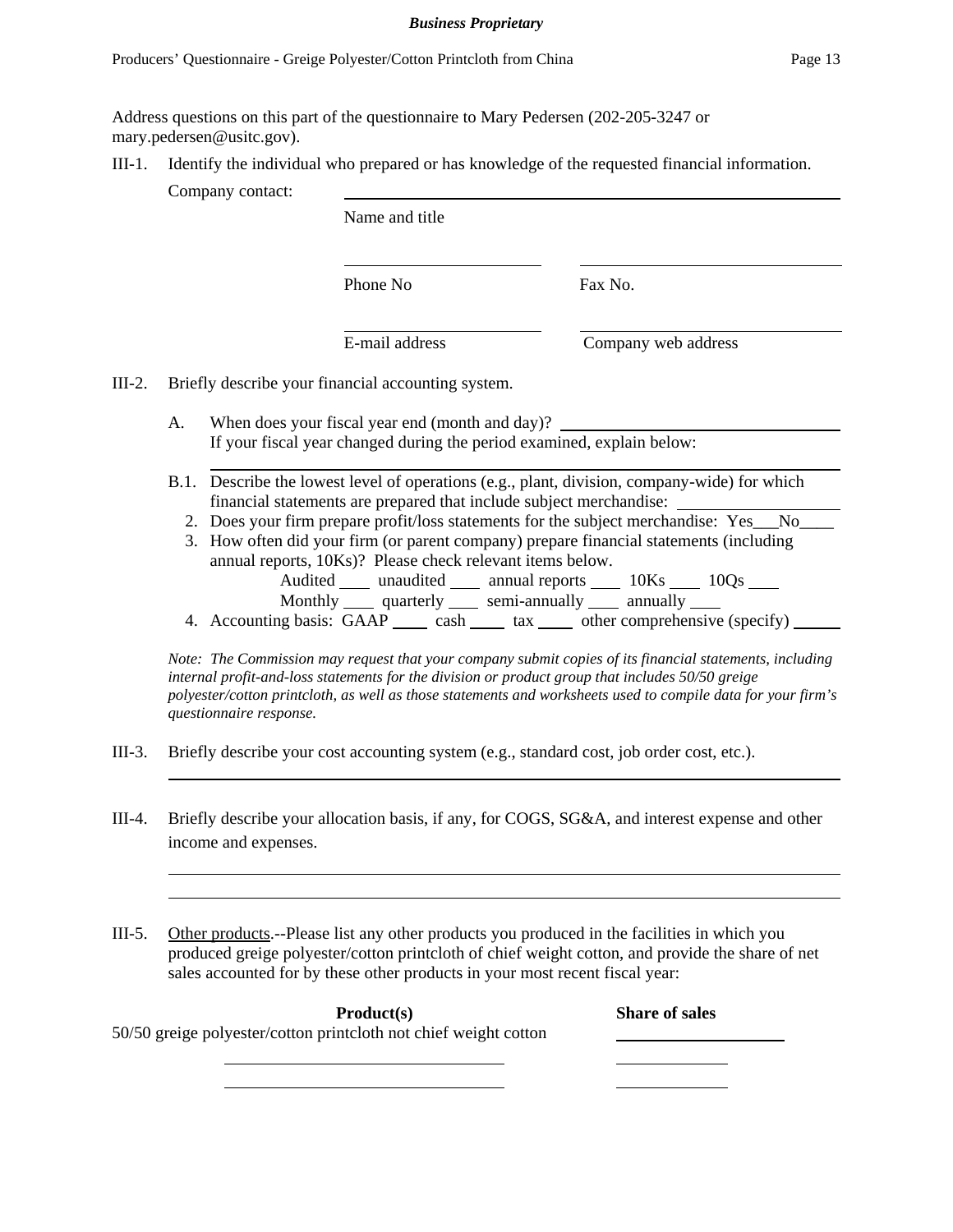# **PART III.--FINANCIAL INFORMATION--***Continued*

III-6a. Operations on greige polyester/cotton printcloth of chief weight cotton.--Report the revenue and related cost information requested below on greige polyester/cotton printcloth of chief weight cotton (as defined in the instruction booklet) operations of your U.S. establishment(s).<sup>1</sup> Do not report resales of product. Note that internal consumption and transfers to related firms must be valued at fair market value and purchases from related firms must be at cost. Provide data for your six most recently completed fiscal years in chronological order from left to right. If your firm was involved in tolling operations (either as the toller or as the tollee) please contact Mary Pedersen at (202) 205-3247 before completing this section.

| (Quantity in 1,000 square yards, value in \$1,000)                                                                    |      |      |      |      |      |      |
|-----------------------------------------------------------------------------------------------------------------------|------|------|------|------|------|------|
| Item                                                                                                                  | 1999 | 2000 | 2001 | 2002 | 2003 | 2004 |
| Net sales quantities: <sup>2</sup>                                                                                    |      |      |      |      |      |      |
| Commercial sales                                                                                                      |      |      |      |      |      |      |
| Internal consumption                                                                                                  |      |      |      |      |      |      |
| Transfers to related firms                                                                                            |      |      |      |      |      |      |
| Total net sales quantities                                                                                            |      |      |      |      |      |      |
| Net sales values: <sup>2</sup>                                                                                        |      |      |      |      |      |      |
| <b>Commercial sales</b>                                                                                               |      |      |      |      |      |      |
| Internal consumption                                                                                                  |      |      |      |      |      |      |
| Transfers to related firms                                                                                            |      |      |      |      |      |      |
| Total net sales values                                                                                                |      |      |      |      |      |      |
| Cost of goods sold (including internal consumption and transfers to related firms):                                   |      |      |      |      |      |      |
| Raw materials                                                                                                         |      |      |      |      |      |      |
| Direct labor                                                                                                          |      |      |      |      |      |      |
| Other factory costs                                                                                                   |      |      |      |      |      |      |
| Total cost of goods sold                                                                                              |      |      |      |      |      |      |
| Gross profit or (loss)                                                                                                |      |      |      |      |      |      |
| Selling, general, and administrative (SG&A) expenses:                                                                 |      |      |      |      |      |      |
| Selling expenses                                                                                                      |      |      |      |      |      |      |
| General and administrative expenses                                                                                   |      |      |      |      |      |      |
| Total SG&A expenses                                                                                                   |      |      |      |      |      |      |
| <b>Operating income or (loss)</b>                                                                                     |      |      |      |      |      |      |
| Other income and expenses:                                                                                            |      |      |      |      |      |      |
| Interest expense                                                                                                      |      |      |      |      |      |      |
| All other expense items                                                                                               |      |      |      |      |      |      |
| Continued Dumping and Subsidy Offset Act funds<br>received <sup>3</sup>                                               |      |      |      |      |      |      |
| All other income items                                                                                                |      |      |      |      |      |      |
| All other income or expenses, net                                                                                     |      |      |      |      |      |      |
| Net income or (loss) before income taxes                                                                              |      |      |      |      |      |      |
| Depreciation/amortization included above                                                                              |      |      |      |      |      |      |
| <sup>1</sup> Include only sales (whether domestic or export) and costs related to your U.S. manufacturing operations. |      |      |      |      |      |      |

<sup>1</sup> Include only sales (whether domestic or export) and costs related to your U.S. manufacturing operations.<br><sup>2</sup> Less discounts, returns, allowances, and prepaid freight. The quantities and values should approximate the c shipment quantities and values reported in Part II of this questionnaire.

<sup>3</sup> Please report funds received under this act (and associated time periods). Do not report funds as an offset to operating expenses.

# **PART III.--FINANCIAL INFORMATION--***Continued*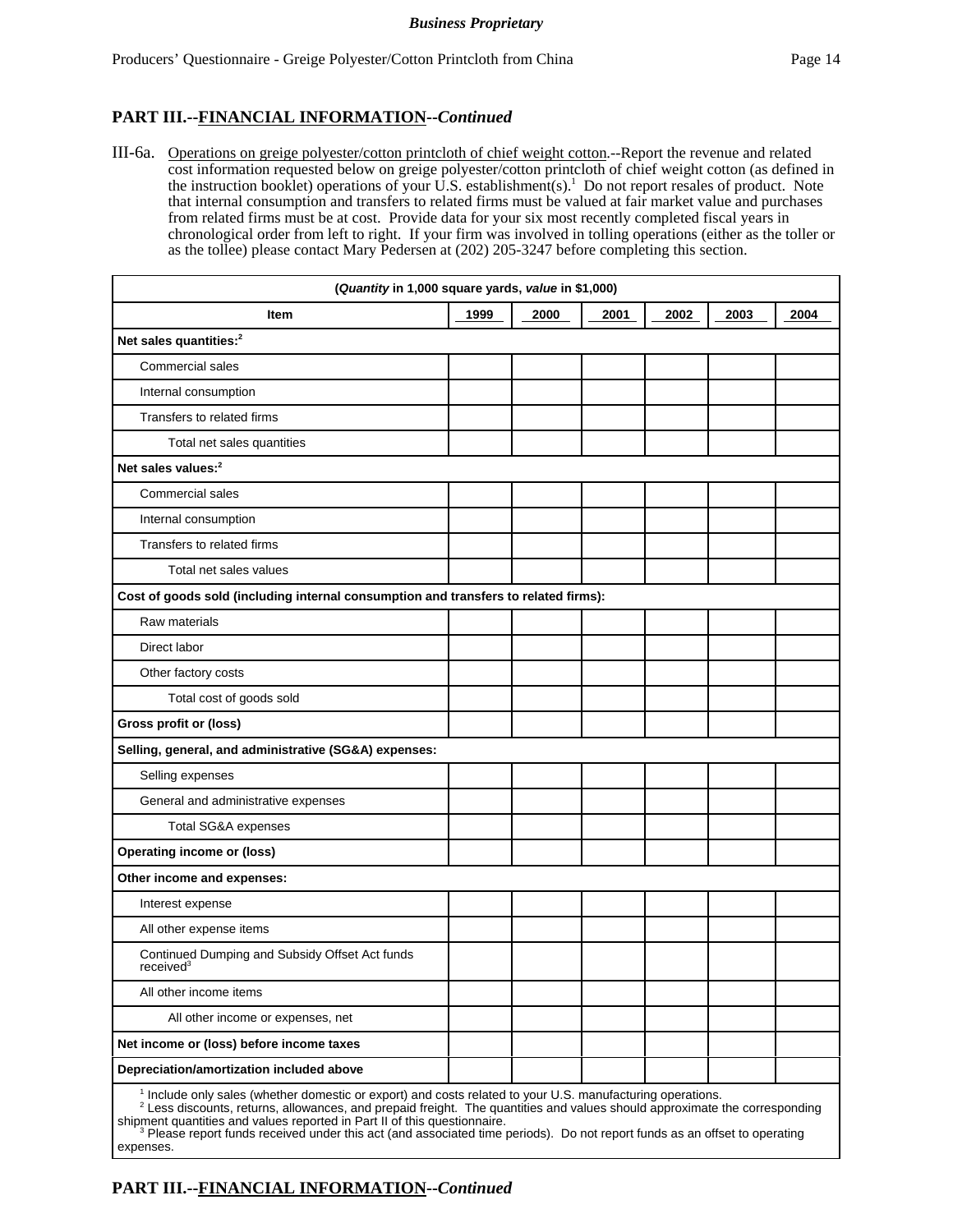III-6b. Operations on all greige polyester/cotton printcloth .--Report the revenue and related cost information requested below on the greige polyester/cotton printcloth (as defined in the instruction booklet) operations of your U.S. establishment(s).<sup>1</sup> Do not report resales of product. Note that internal consumption and transfers to related firms must be valued at fair market value and purchases from related firms must be at cost. Provide data for your six most recently completed fiscal years in chronological order from left to right. If your firm was involved in tolling operations (either as the toller or as the tollee) please contact Mary Pedersen at (202) 205-3247 before completing this section*.* 

| (Quantity in 1,000 square yards, value in \$1,000)                                                          |      |      |      |      |      |      |
|-------------------------------------------------------------------------------------------------------------|------|------|------|------|------|------|
| <b>Item</b>                                                                                                 | 1999 | 2000 | 2001 | 2002 | 2003 | 2004 |
| Net sales quantities: <sup>2</sup>                                                                          |      |      |      |      |      |      |
| Commercial sales                                                                                            |      |      |      |      |      |      |
| Internal consumption                                                                                        |      |      |      |      |      |      |
| Transfers to related firms                                                                                  |      |      |      |      |      |      |
| Total net sales quantities                                                                                  |      |      |      |      |      |      |
| Net sales values: <sup>2</sup>                                                                              |      |      |      |      |      |      |
| Commercial sales                                                                                            |      |      |      |      |      |      |
| Internal consumption                                                                                        |      |      |      |      |      |      |
| Transfers to related firms                                                                                  |      |      |      |      |      |      |
| Total net sales values                                                                                      |      |      |      |      |      |      |
| Cost of goods sold (including internal consumption and transfers to related firms):                         |      |      |      |      |      |      |
| Raw materials                                                                                               |      |      |      |      |      |      |
| Direct labor                                                                                                |      |      |      |      |      |      |
| Other factory costs                                                                                         |      |      |      |      |      |      |
| Total cost of goods sold                                                                                    |      |      |      |      |      |      |
| Gross profit or (loss)                                                                                      |      |      |      |      |      |      |
| Selling, general, and administrative (SG&A) expenses:                                                       |      |      |      |      |      |      |
| Selling expenses                                                                                            |      |      |      |      |      |      |
| General and administrative expenses                                                                         |      |      |      |      |      |      |
| Total SG&A expenses                                                                                         |      |      |      |      |      |      |
| <b>Operating income or (loss)</b>                                                                           |      |      |      |      |      |      |
| Other income and expenses:                                                                                  |      |      |      |      |      |      |
| Interest expense                                                                                            |      |      |      |      |      |      |
| All other expense items                                                                                     |      |      |      |      |      |      |
| Continued Dumping and Subsidy Offset Act funds<br>received <sup>3</sup>                                     |      |      |      |      |      |      |
| All other income items                                                                                      |      |      |      |      |      |      |
| All other income or expenses, net                                                                           |      |      |      |      |      |      |
| Net income or (loss) before income taxes                                                                    |      |      |      |      |      |      |
| Depreciation/amortization included above                                                                    |      |      |      |      |      |      |
| $1$ Include only sales (whether domestic or export) and costs related to your LLS, manufacturing operations |      |      |      |      |      |      |

<sup>1</sup> Include only sales (whether domestic or export) and costs related to your U.S. manufacturing operations.<br><sup>2</sup> Less discounts, returns, allowances, and prepaid freight. The quantities and values should approximate the c

shipment quantities and values reported in Part II of this questionnaire.<br><sup>3</sup> Please report funds received under this act (and associated time periods). Do not report these funds as an offset to

operating expenses.

# **PART III.--FINANCIAL INFORMATION--***Continued*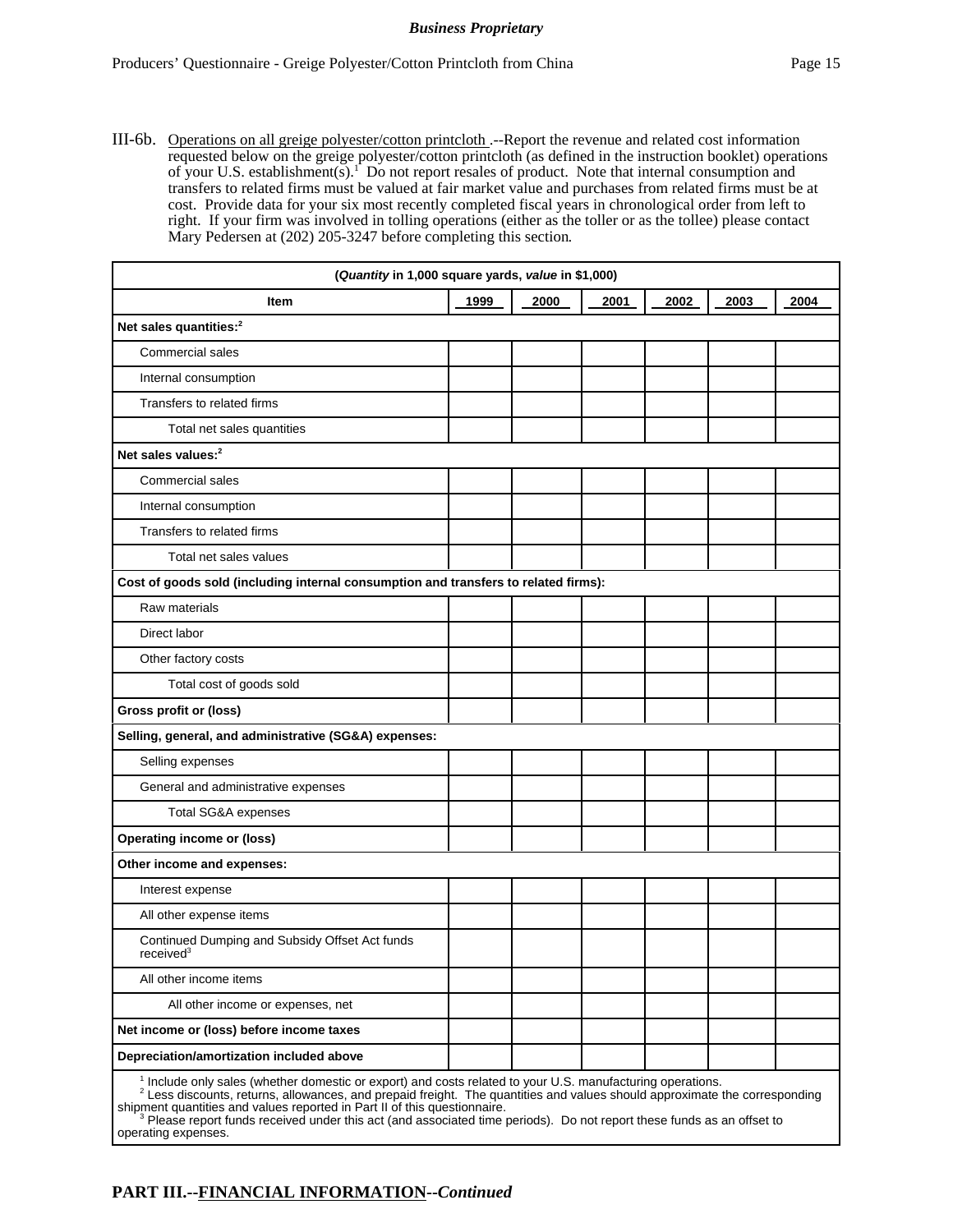III-6c. If your firm reported information on your operations on greige polyester/cotton printcloth of chief weight cotton in question III-6a, please indicate the percentage(s) of cotton by weight for such sales in each year.

|  | 1999: | percent | 2000: | percent | 2001: | percent 2002: |  | percent |
|--|-------|---------|-------|---------|-------|---------------|--|---------|
|--|-------|---------|-------|---------|-------|---------------|--|---------|

2003: \_\_\_\_\_\_\_ percent 2004: \_\_\_\_\_\_\_ percent

III-7. Asset values.--Report the total assets associated with the production, warehousing, and sale of greige polyester/cotton printcloth (as defined in the instruction booklet). If your firm does not maintain some or all of the specific asset data in the normal course of business, please estimate it based upon some rational method (such as production, sales, or costs) that is consistent with your cost allocations in the previous question. Your finished goods inventory value should reconcile with the inventory quantity data reported in Part II. Provide data as of the end of your six most recently completed fiscal years in chronological order from left to right.

|                                                                             | (Value in \$1,000) |      |      |      |      |      |
|-----------------------------------------------------------------------------|--------------------|------|------|------|------|------|
| Value of                                                                    | 1999               | 2000 | 2001 | 2002 | 2003 | 2004 |
| Assets associated with the production,<br>warehousing, and sale of product: |                    |      |      |      |      |      |
| 1. Current assets:                                                          |                    |      |      |      |      |      |
| A. Cash and equivalents                                                     |                    |      |      |      |      |      |
| B. Accounts receivable, net                                                 |                    |      |      |      |      |      |
| C. Inventories (finished goods)                                             |                    |      |      |      |      |      |
| D. Inventories (raw materials and work in<br>process)                       |                    |      |      |      |      |      |
| E. Short-term investments                                                   |                    |      |      |      |      |      |
| F. Prepaid expenses                                                         |                    |      |      |      |      |      |
| G. Property held for resale                                                 |                    |      |      |      |      |      |
| H. Other (describe_                                                         |                    |      |      |      |      |      |
| I. Total current assets (lines 1.A. through 1.H.)                           |                    |      |      |      |      |      |
| 2. Notes receivable                                                         |                    |      |      |      |      |      |
| 3. Long-term investments                                                    |                    |      |      |      |      |      |
| 4. Property, plant, and equipment                                           |                    |      |      |      |      |      |
| A. Original cost of property, plant, and equipment                          |                    |      |      |      |      |      |
| B. Less: Accumulated depreciation                                           |                    |      |      |      |      |      |
| C. Equals: Book value of property, plant, and<br>equipment                  |                    |      |      |      |      |      |
| 5. Goodwill                                                                 |                    |      |      |      |      |      |
|                                                                             |                    |      |      |      |      |      |
| 7. Other (describe_                                                         |                    |      |      |      |      |      |
| 8. Total assets (lines 1.l., 2, 3, 4.C., 5, 6, and 7)                       |                    |      |      |      |      |      |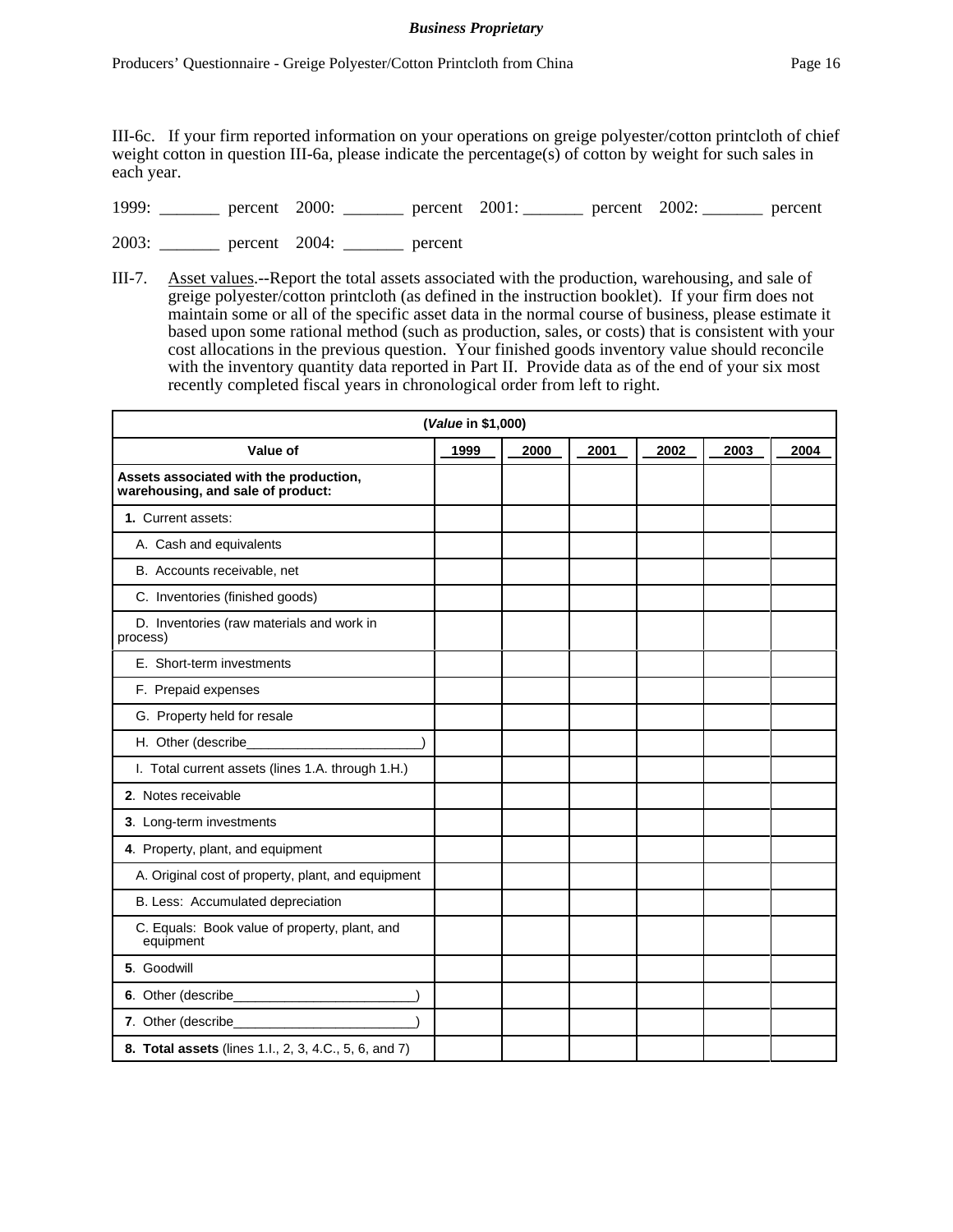# **PART III.--FINANCIAL INFORMATION--***Continued*

III-8. Capital expenditures and research and development expenditures.--Report your firm's capital expenditures and research and development expenditures on 50/50 greige polyester/cotton printcloth (as defined in the instruction booklet) and on greige polyester/cotton printcloth of chief weight cotton (as defined in the instruction booklet). *Please note that there may be overlap between 50/50 greige polyester/cotton printcloth and greige polyester/cotton printcloth of chief* weight cotton. Report separately for each of the products. Provide data for your six most recently completed fiscal years in chronological order from left to right.

| ( <i>Value</i> in \$1,000)                                 |      |      |      |      |      |      |
|------------------------------------------------------------|------|------|------|------|------|------|
| <b>Item</b>                                                | 1999 | 2000 | 2001 | 2002 | 2003 | 2004 |
| 50/50 greige polyester/cotton printcloth:                  |      |      |      |      |      |      |
| <b>Capital expenditures</b>                                |      |      |      |      |      |      |
| Research and development expenditures                      |      |      |      |      |      |      |
| Greige polyester/cotton printcloth of chief weight cotton: |      |      |      |      |      |      |
| <b>Capital expenditures</b>                                |      |      |      |      |      |      |
| Research and development expenditures                      |      |      |      |      |      |      |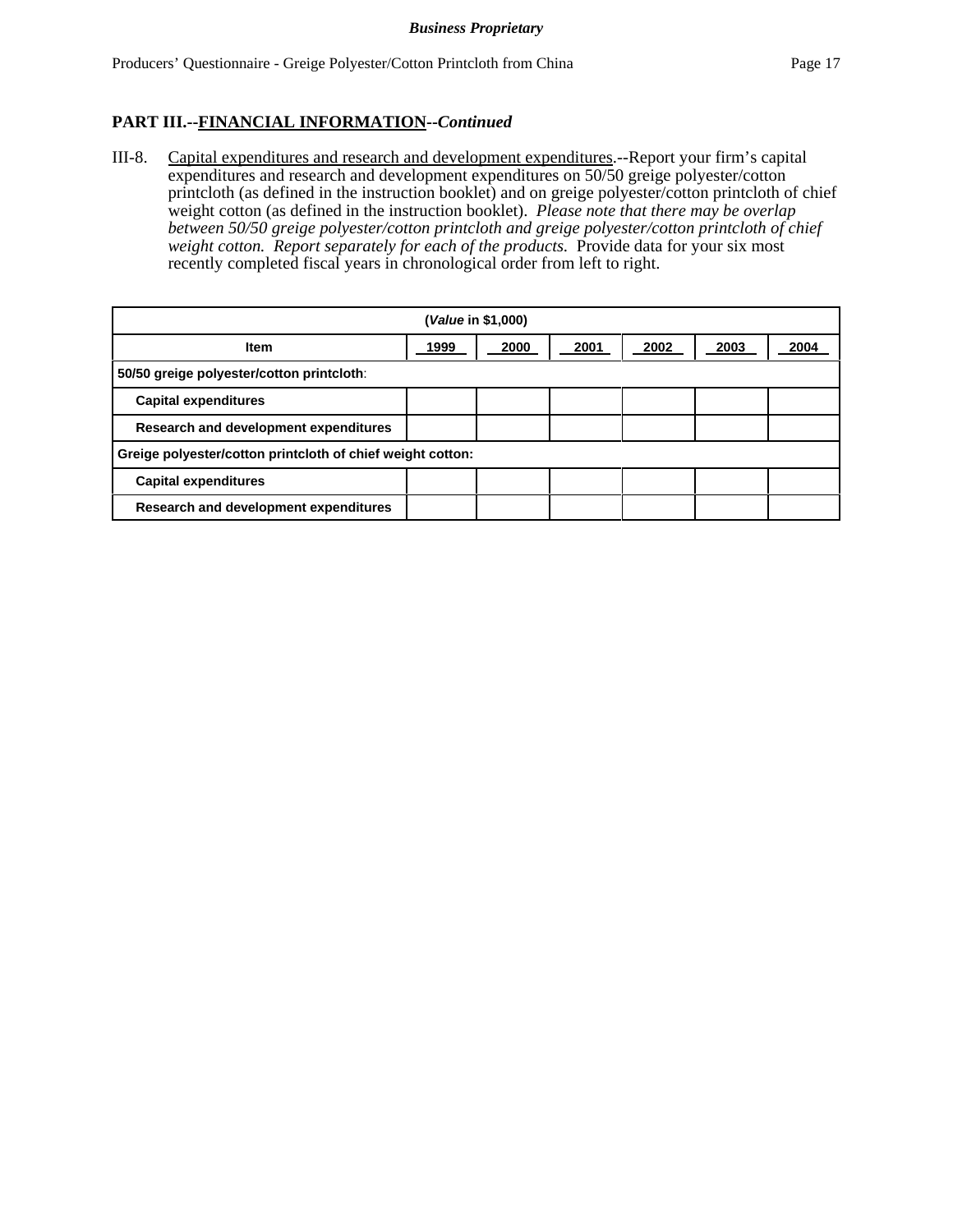## **PART IV.--PRICING AND MARKET FACTORS**

Further information on this part of the questionnaire can be obtained from William Deese (202-205-2626).

IV-1. Who should be contacted regarding the requested pricing and related information?

Company contact:

Name and title

Phone No. **E**-mail address

## **Section IV-A.--PRICE DATA**

This section requests quarterly quantity and value data on your firm's U.S. shipments of the following 50/50 greige polyester/cotton printcloth products during January 1999-December 2004. Values should be for arms-length sales to unrelated U.S. customers, f.o.b. U.S. point of shipment (i.e., should not include any U.S.-inland transportation costs), net of returns, refunds, discounts, and credits.

*Product 1***.–106" 78x60, polyester/cotton printcloth (with 35's yarn in the wrap and the filling), of chief weight cotton**

*Product 2***.–64" 78x54, polyester/cotton printcloth (with 35's yarn in the wrap and the filling)**, **of chief weight cotton**

*Product 3.***--106" 78x60, greige polyester/cotton printcloth (with 35's yarn in the wrap and the filling)**, **not of chief weight cotton**

*Product 4.***–64" 78x54, greige polyester/cotton printcloth (with 35's yarn in the wrap and the filling), not of chief weight cotton**

**COPY THE FOLLOWING PAGE AS NECESSARY.** Complete a separate page for each of the specified products produced and sold by your firm. Indicate in the space provided at the top of the page the product for which pricing is reported.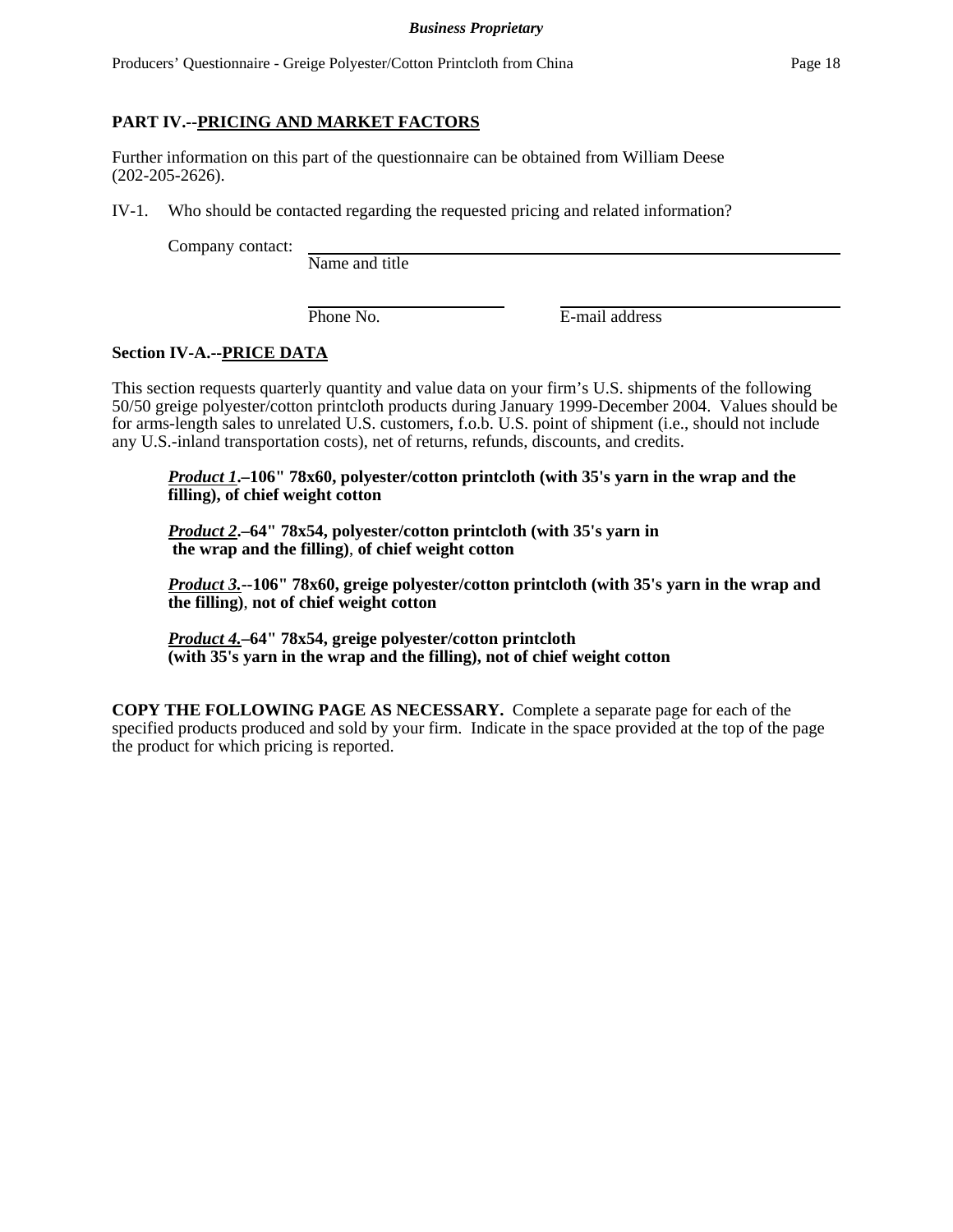# **PART IV.--PRICING AND MARKET FACTORS--***Continued*

# **Section IV-A.--PRICE DATA--***Continued*



| (Quantity in 1,000 square yards, value in dollars)                                                                                                                                                                                                                          |          |                    |
|-----------------------------------------------------------------------------------------------------------------------------------------------------------------------------------------------------------------------------------------------------------------------------|----------|--------------------|
| Period of shipment                                                                                                                                                                                                                                                          | Quantity | Value <sup>1</sup> |
| 1999:                                                                                                                                                                                                                                                                       |          |                    |
| January-March                                                                                                                                                                                                                                                               |          |                    |
| April-June                                                                                                                                                                                                                                                                  |          |                    |
| July-September                                                                                                                                                                                                                                                              |          |                    |
| October-December                                                                                                                                                                                                                                                            |          |                    |
| 2000:                                                                                                                                                                                                                                                                       |          |                    |
| January-March                                                                                                                                                                                                                                                               |          |                    |
| April-June                                                                                                                                                                                                                                                                  |          |                    |
| July-September                                                                                                                                                                                                                                                              |          |                    |
| October-December                                                                                                                                                                                                                                                            |          |                    |
| 2001:                                                                                                                                                                                                                                                                       |          |                    |
| January-March                                                                                                                                                                                                                                                               |          |                    |
| April-June                                                                                                                                                                                                                                                                  |          |                    |
| July-September                                                                                                                                                                                                                                                              |          |                    |
| October-December                                                                                                                                                                                                                                                            |          |                    |
| 2002:                                                                                                                                                                                                                                                                       |          |                    |
| January-March                                                                                                                                                                                                                                                               |          |                    |
| April-June                                                                                                                                                                                                                                                                  |          |                    |
| July-September                                                                                                                                                                                                                                                              |          |                    |
| October-December                                                                                                                                                                                                                                                            |          |                    |
| 2003:                                                                                                                                                                                                                                                                       |          |                    |
| January-March                                                                                                                                                                                                                                                               |          |                    |
| April-June                                                                                                                                                                                                                                                                  |          |                    |
| July-September                                                                                                                                                                                                                                                              |          |                    |
| October-December                                                                                                                                                                                                                                                            |          |                    |
| 2004:                                                                                                                                                                                                                                                                       |          |                    |
| January-March                                                                                                                                                                                                                                                               |          |                    |
| April-June                                                                                                                                                                                                                                                                  |          |                    |
| July-September                                                                                                                                                                                                                                                              |          |                    |
| October-December                                                                                                                                                                                                                                                            |          |                    |
| <sup>1</sup> Net values (i.e., gross sales values less all discounts, allowances, rebates, prepaid freight, and the value of returned goods),<br>f.o.b. your U.S. point of shipment.<br>Note.-Please indicate the share of the weight accounted for by cotton (in percent): |          |                    |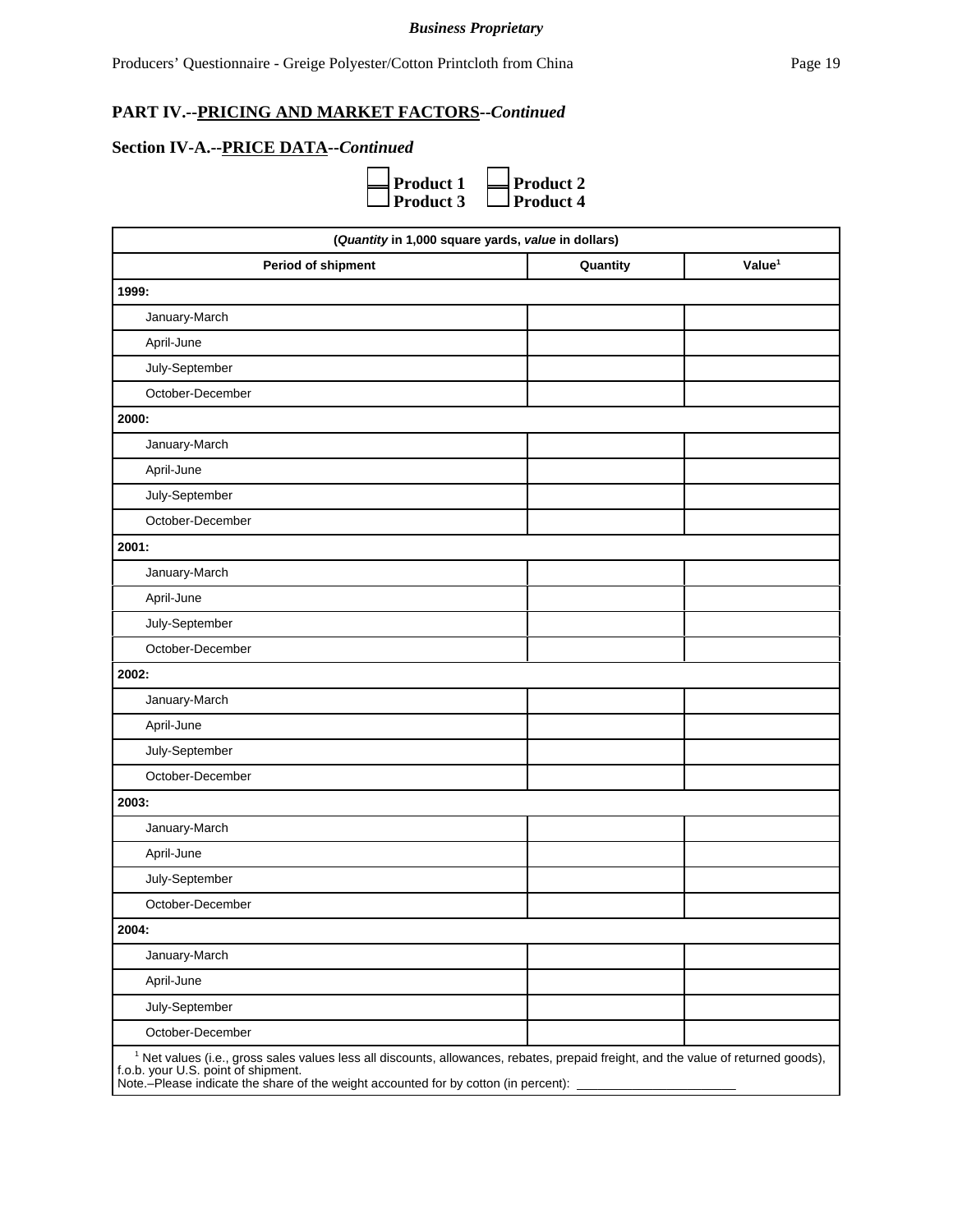# **PART IV.--PRICING AND MARKET FACTORS--***Continued*

### **Section IV-B.--PRICE-RELATED QUESTIONS**

**For questions on "greige polyester/cotton printcloth," if your answer to any question would differ between (1) 50/50 greige polyester/cotton printcloth and (2) greige polyester/cotton printcloth of chief weight cotton, please provide separate answers for those products.**

- IV-B-1. Please describe how your firm determines the prices that it charges for sales of greige polyester/cotton printcloth (transaction by transaction negotiation, contracts for multiple shipments, set price lists, etc.). If your firm issues price lists, please include a copy of a recent price list with your submission. If your price list is large, please submit sample pages.
- IV-B-2. Please describe your firm's discount policy (quantity discounts, annual total volume discounts, etc.).
- IV-B-3. What are your firm's typical sales terms for its U.S.-produced greige polyester/cotton printcloth (e.g., 2/10 net 30 days)? On what basis are your prices of domestic greige polyester/cotton printcloth usually quoted (e.g., f.o.b. warehouse, or delivered)?
- IV-B-4. Approximately what share of your firm's sales of its U.S.-produced greige polyester/cotton printcloth in 2004 were on a (1) long-term contract basis (multiple deliveries for more than 12 months), (2) short-term contract basis (multiple deliveries up to 12 months), and (3) spot sales basis (for a single delivery)?

| <b>Type of sale</b>  | Share of sales (percent) |
|----------------------|--------------------------|
| Long-term contracts  |                          |
| Short-term contracts |                          |
| Spot sales           |                          |

- IV-B-5. If you sell on a long-term contract basis, please answer the following questions with respect to provisions of a typical long-term contract.
	- (a) What is the average duration of a contract?
	- (b) Can prices be renegotiated during the contract period?
	- (c) Does the contract fix quantity, price, or both?
	- (d) Does the contract have a meet or release provision?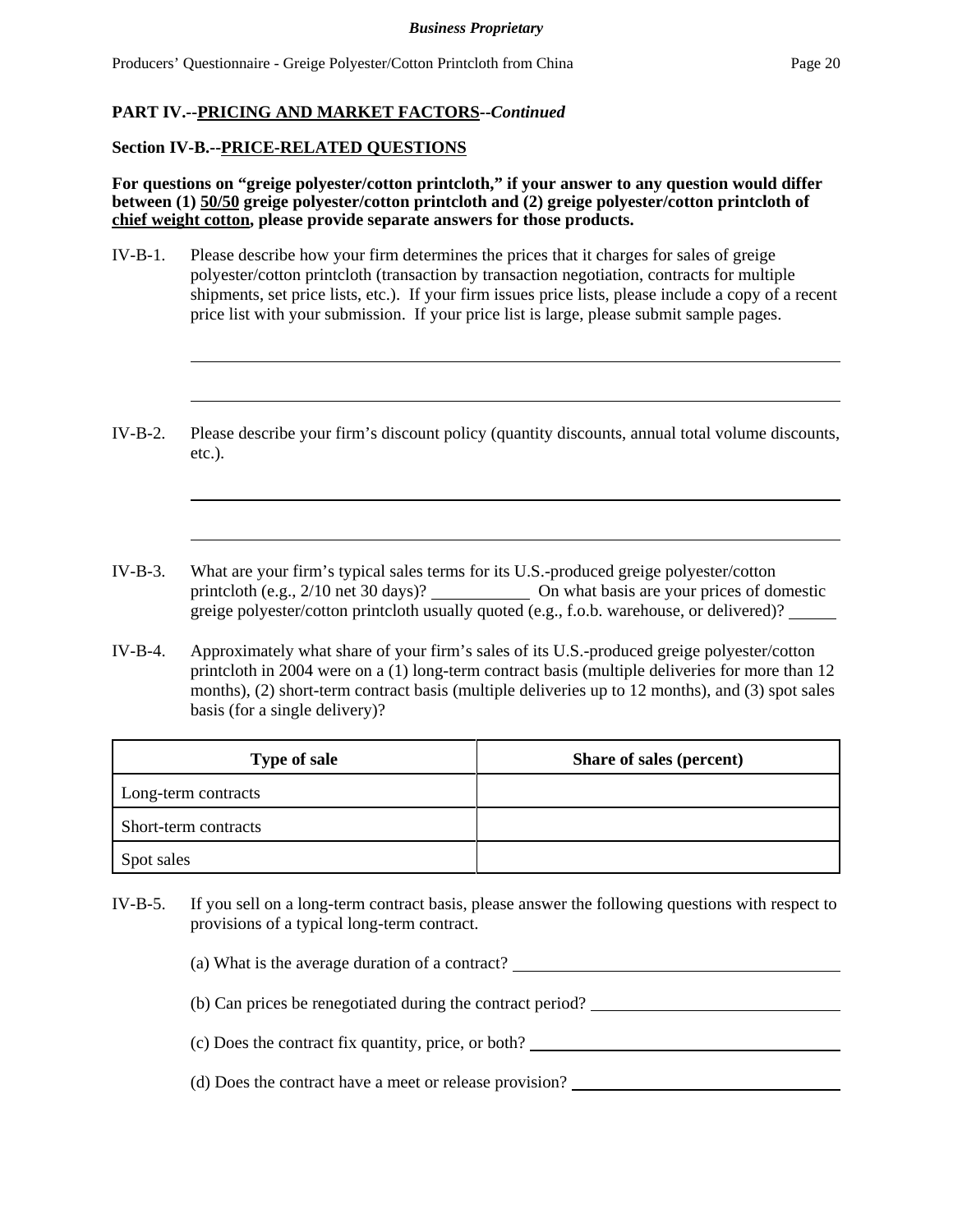### **Section IV-B.--PRICE-RELATED QUESTIONS**

**For questions on "greige polyester/cotton printcloth," if your answer to any question would differ between (1) 50/50 greige polyester/cotton printcloth and (2) greige polyester/cotton printcloth of chief weight cotton, please provide separate answers for those products.**

- IV-B-6. If you sell on a short-term contract basis, please answer the following questions with respect to provisions of a typical short-term contract.
	- (a) What is the average duration of a contract?

(b) Can prices be renegotiated during the contract period?

(c) Does the contract fix quantity, price, or both?

(d) Does the contract have a meet or release provision?

IV-B-7. What is the average lead time between a customer's order and the date of delivery for your firm's sales of your U.S.-produced greige polyester/cotton printcloth?

| <b>Source</b>     | <b>Share of 2004 sales</b> | <b>Lead time</b> |
|-------------------|----------------------------|------------------|
| From inventory    |                            |                  |
| Produced to order |                            |                  |
| <b>Total</b>      | 100%                       |                  |

IV-B-8. (a) What is the approximate percentage of the total delivered cost of greige polyester/cotton printcloth that is accounted for by U.S. inland transportation costs? \_\_\_\_\_ percent.

> (b) Who generally arranges the transportation to your customers' locations? Your firm or purchaser (check one).

(c) What proportion of your sales occur within 100 miles of your storage or production facility? percent. 101 to 1,000 miles? percent. Over 1,000 miles? percent.

IV-B-9. What is the geographic market area in the United States served by your firm's greige polyester/cotton printcloth?

| $\Box$ Northeast $\Box$ Midwest $\Box$ Southeast                                      |  |
|---------------------------------------------------------------------------------------|--|
| $\Box$ Central Southwest $\Box$ Mountains $\Box$ Pacific Coast $\Box$ Contiguous U.S. |  |
| $\Box$ National $\Box$ Other (describe) $\Box$                                        |  |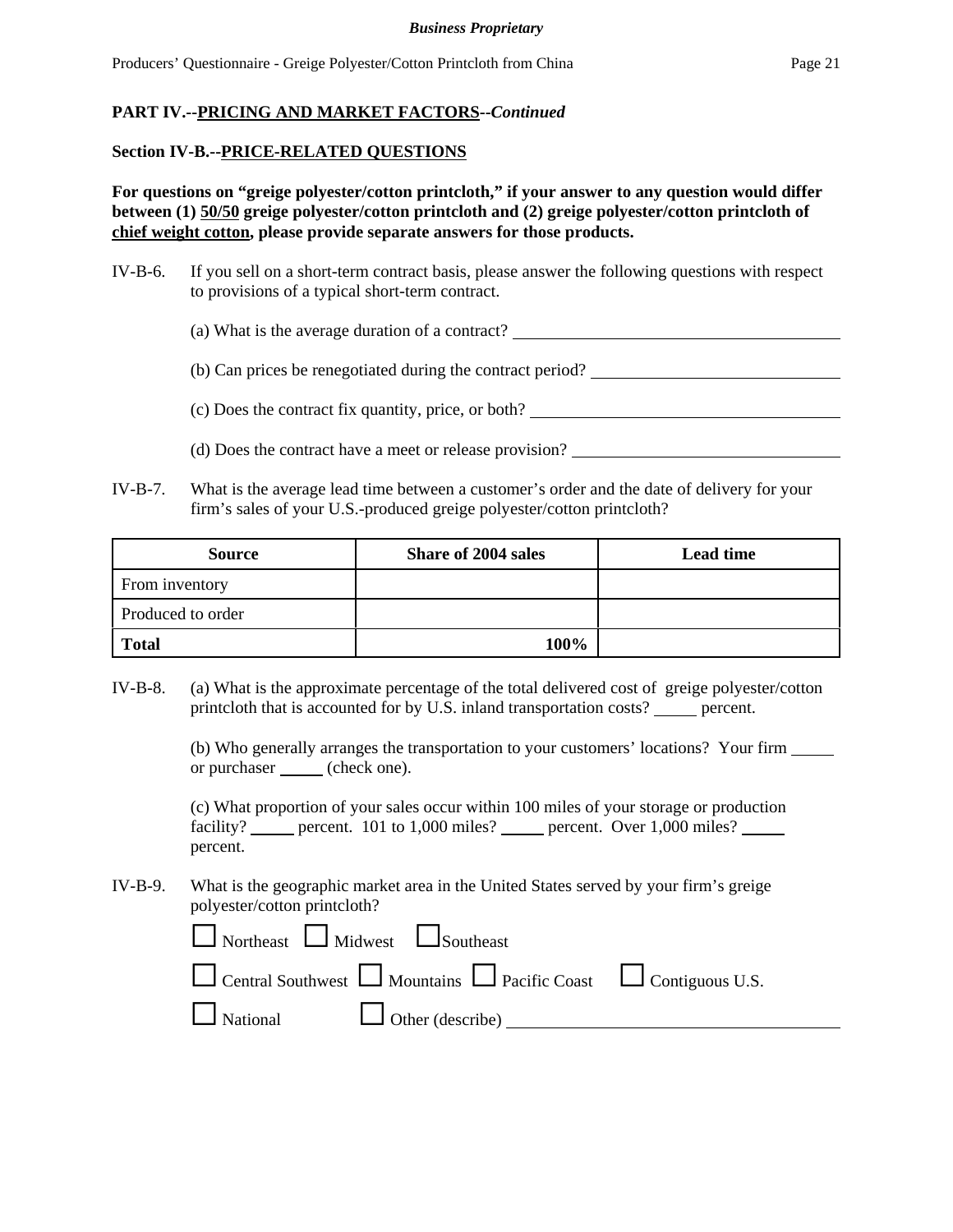### **Section IV-B.--PRICE-RELATED QUESTIONS**

**For questions on "greige polyester/cotton printcloth," if your answer to any question would differ between (1) 50/50 greige polyester/cotton printcloth and (2) greige polyester/cotton printcloth of chief weight cotton, please provide separate answers for those products.**

IV-B-10. Describe the end uses of the greige polyester/cotton printcloth that you manufacture. For each end-use product, what percentage of the total cost is accounted for by greige polyester/cotton printcloth?

| End use                   | printcloth (percent)                                     | Share of total cost accounted for by greige polyester/cotton                                                                                       |
|---------------------------|----------------------------------------------------------|----------------------------------------------------------------------------------------------------------------------------------------------------|
|                           |                                                          |                                                                                                                                                    |
| $IV-B-11.$<br>$\Box$ No   | $\Box$ Yes--Please describe.                             | Have there been any changes in the end uses of greige polyester/cotton printcloth since 1983?                                                      |
| $IV-B-12.$<br>the future? |                                                          | Do you anticipate any changes in terms of the end uses of greige polyester/cotton printcloth in                                                    |
| $\Box$ No                 | other supporting documentation, that address this issue. | $\Box$ Yes--Please describe and identify the time period. Provide any<br>underlying assumptions, along with relevant portions of business plans or |
|                           |                                                          | (a) Please list in order of importance any products that may be substituted for greige                                                             |
| $IV-B-13.$                | polyester/cotton printcloth.                             |                                                                                                                                                    |
|                           |                                                          |                                                                                                                                                    |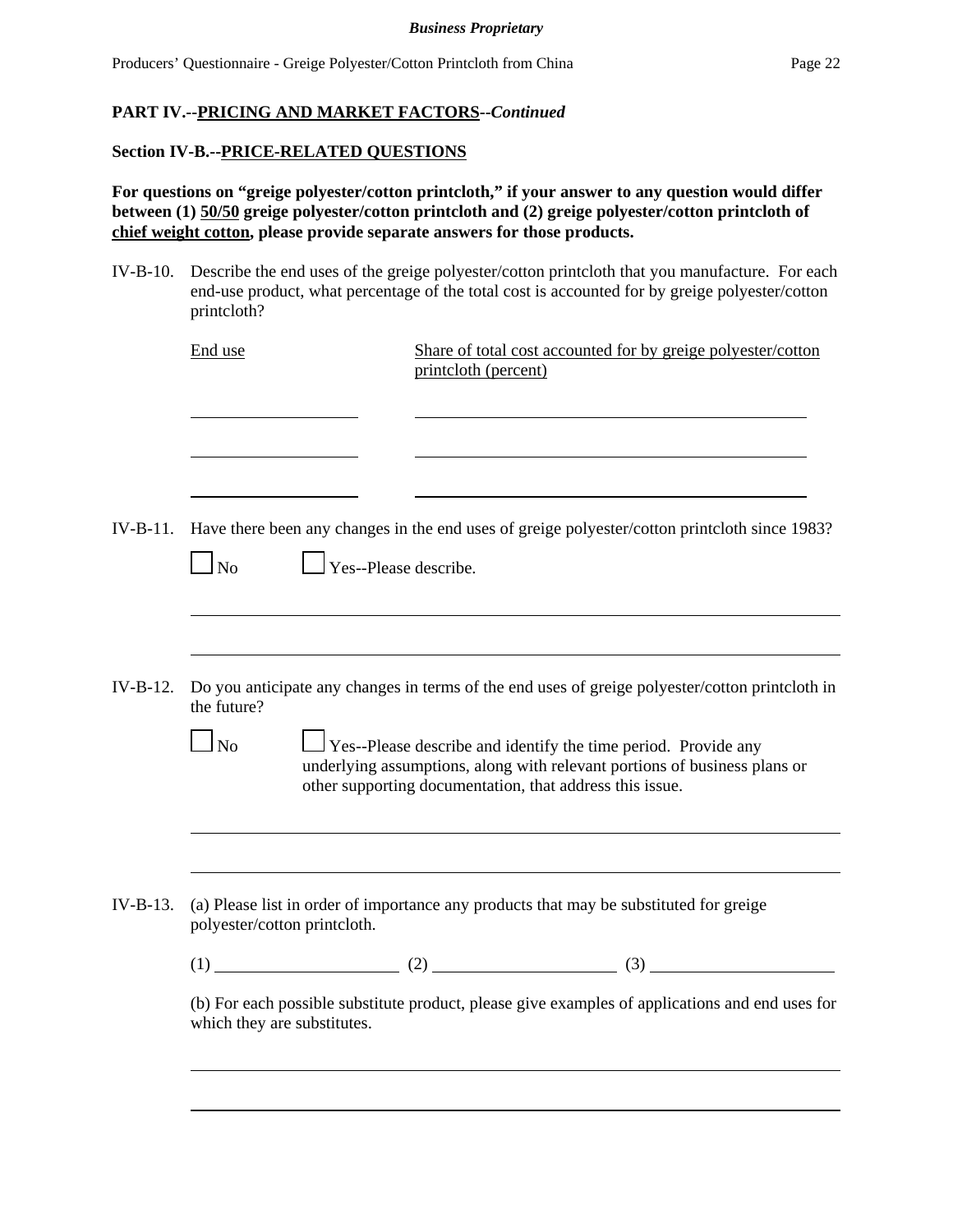### **Section IV-B.--PRICE-RELATED QUESTIONS**

**For questions on "greige polyester/cotton printcloth," if your answer to any question would differ between (1) 50/50 greige polyester/cotton printcloth and (2) greige polyester/cotton printcloth of chief weight cotton, please provide separate answers for those products.**

- IV-B-13. (c) Have changes in the prices of these products affected the price for greige polyester/cotton printcloth?
	- No Yes–To what degree do changes in their prices affect the price for greige polyester/cotton printcloth? Does this effect have a time lag? If so, how long is the time lag for each substitute product? Does this vary by type of greige polyester/cotton printcloth or final end use?
- IV-B-14. Have there been any changes in the number or types of products that can be substituted for greige polyester/cotton printcloth since 1983?

| $\Omega$<br>ı |  |
|---------------|--|
| v<br>×        |  |

 $\Box$  Yes--Please explain.

- IV-B-15. Do you anticipate any changes in terms of the substitutability of other products for greige polyester/cotton printcloth in the future?
	- $\Box$  Yes--Please describe. Provide any underlying assumptions, along with relevant portions of business plans or other supporting documentation, that address this issue.
- IV-B-16. To what extent have changes in the prices of raw materials affected your firm's selling prices for greige polyester/cotton printcloth during January 1999-December 2004? Also discuss any anticipated changes in your raw material costs in the future, identifying the time period(s) involved and the factor(s) that you believe would be responsible for such changes. Provide any underlying assumptions, along with relevant portions of business plans or other supporting documentation, that address this issue.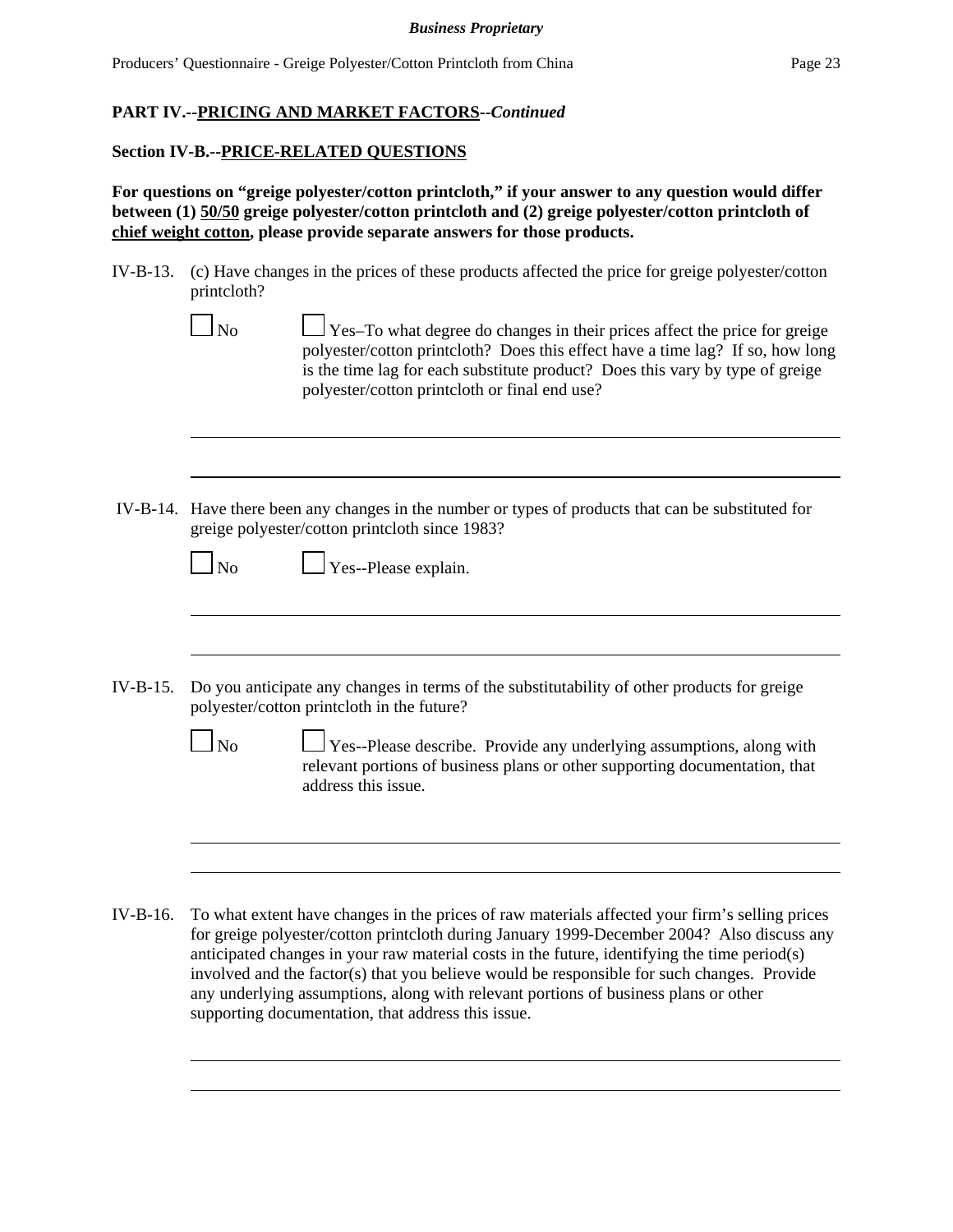### **Section IV-B.--PRICE-RELATED QUESTIONS**

**For questions on "greige polyester/cotton printcloth," if your answer to any question would differ between (1) 50/50 greige polyester/cotton printcloth and (2) greige polyester/cotton printcloth of chief weight cotton, please provide separate answers for those products.**

IV-B-17. Have any changes occurred in any other factors affecting supply (e.g., changes in availability or prices of energy or labor; transportation conditions; production capacity and/or methods of production; technology; export markets; or alternative production opportunities) that affected the availability of U.S.-produced greige polyester printcloth in the U.S. market since 1983?

 $\Box$  No  $\Box$  Yes--Please note the time period(s) of any such changes, the factors(s) involved, and the impact such changes had on your shipment volumes and prices.

IV-B-18. (a) Do you anticipate any changes in terms of the availability of U.S.-produced greige polyester/cotton printcloth in the U.S. market in the future?

| Increase | $\Box$ No Change | <u>L</u> Decrease |
|----------|------------------|-------------------|
|          |                  |                   |

|  | Decreas |
|--|---------|

(b) If you anticipate changes in supply, please identify the changes including the time period and the impact of such changes on shipment volumes and prices. Provide any underlying assumptions, along with relevant portions of business plans or other supporting documentation, that address this issue.

IV-B-19. Has the availability of NONSUBJECT imported greige polyester/cotton printcloth changed since 1983?

|--|

 $\Box$  Yes--Please explain.

IV-B-20. Describe how easily your firm can shift its sales of greige polyester/cotton printcloth between the U.S. market and alternative country markets. In your discussion, please describe any contracts, other sales arrangements, or other constraints that would prevent or retard your firm from shifting greige polyester/cotton printcloth between the U.S. and alternative country markets within a 12-month period. Provide any underlying assumptions, along with relevant portions of business plans or other supporting documentation, that address this issue.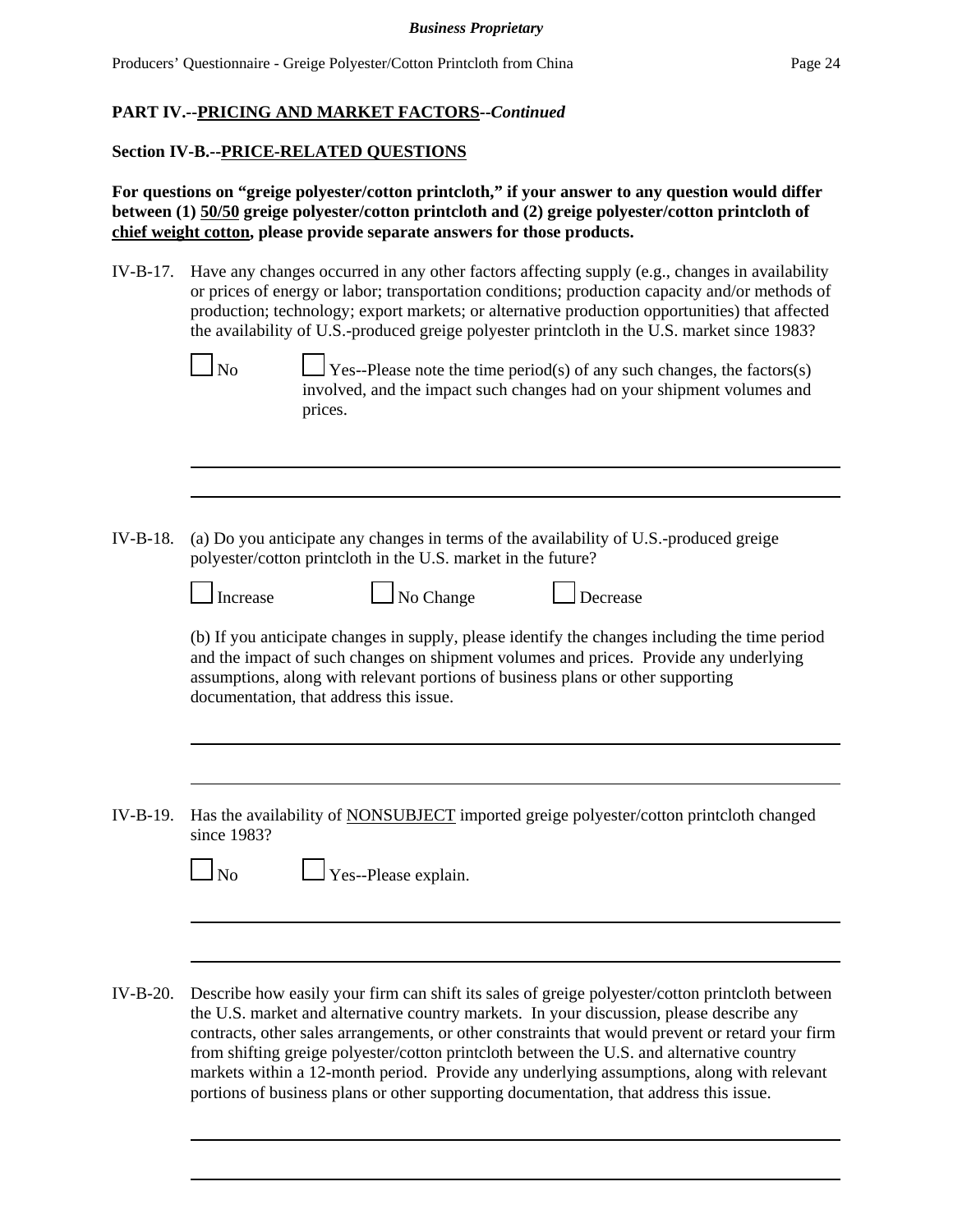### **Section IV-B.--PRICE-RELATED QUESTIONS**

**For questions on "greige polyester/cotton printcloth," if your answer to any question would differ between (1) 50/50 greige polyester/cotton printcloth and (2) greige polyester/cotton printcloth of chief weight cotton, please provide separate answers for those products.**

IV-B-21. Have there been any significant changes in the product range, product mix, or marketing (including sales over the internet) of greige polyester/cotton printcloth since 1983?

|  | $\Box$ No |  | $\Box$ Yes--Please describe and quantify if possible. |
|--|-----------|--|-------------------------------------------------------|
|--|-----------|--|-------------------------------------------------------|

IV-B-22. Do you anticipate any changes in terms of the product range, product mix, or marketing (including sales over the internet) of greige polyester/cotton printcloth in the future? Provide any underlying assumptions, along with relevant portions of business plans or other supporting documentation, that address this issue.

|--|

 $\Box$  Yes--Please identify, including the time period.

IV-B-23. How has demand within the United States (and outside the United States, if known) for greige polyester/cotton printcloth changed since 1983?

|          | Increased        | Unchanged                                                    | ecreased                                                                                                                                           |  |
|----------|------------------|--------------------------------------------------------------|----------------------------------------------------------------------------------------------------------------------------------------------------|--|
|          | Other (describe) |                                                              |                                                                                                                                                    |  |
|          |                  | What were the principal factors affecting changes in demand? |                                                                                                                                                    |  |
|          |                  |                                                              |                                                                                                                                                    |  |
| IV-B-24. |                  | United States and, if known, the rest of the world?          | Do you anticipate any future changes in greige polyester/cotton printcloth demand in the                                                           |  |
|          |                  | other supporting documentation, that address this issue.     | $\Box$ Yes--Please describe and identify the time period. Provide any<br>underlying assumptions, along with relevant portions of business plans or |  |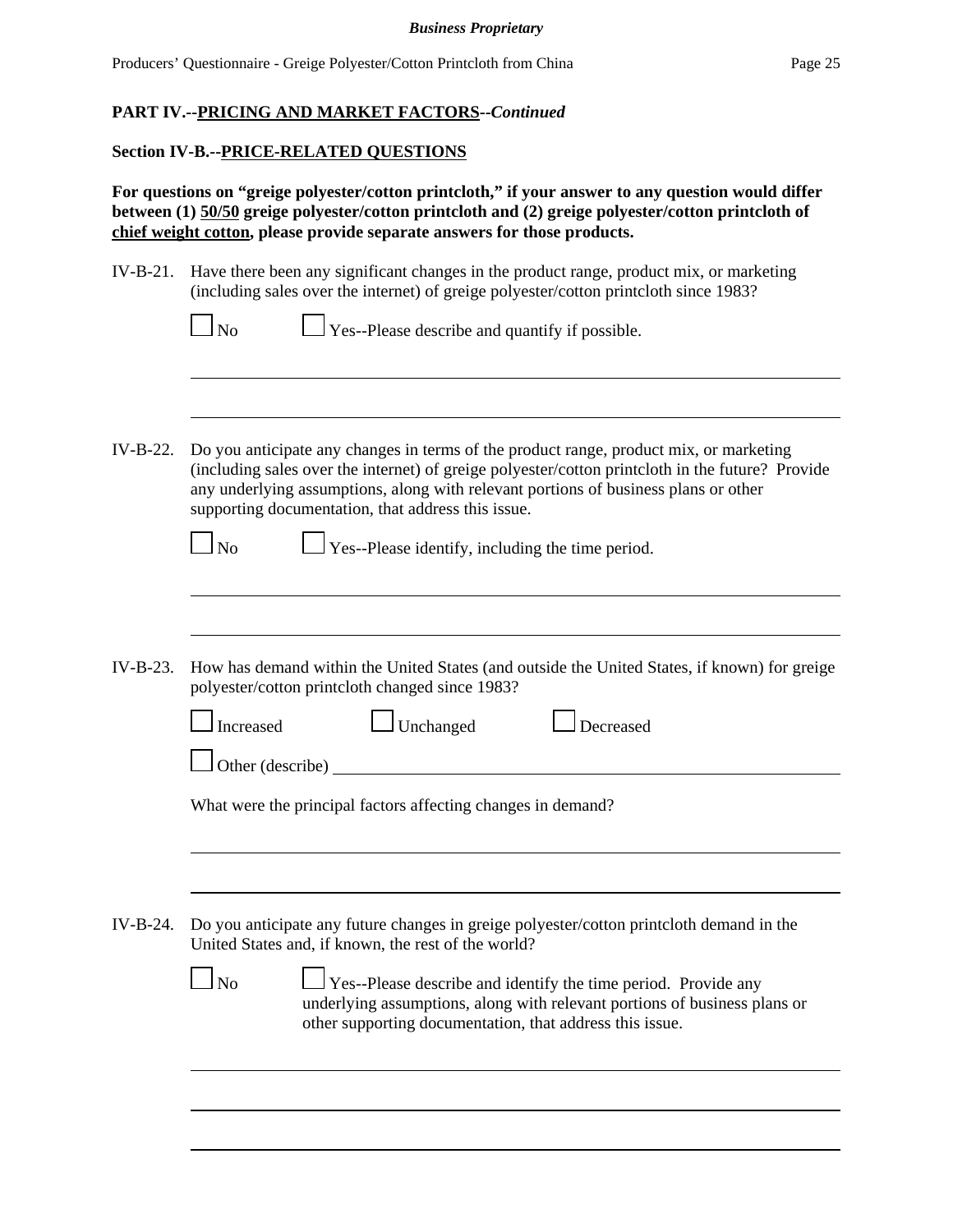# **PART IV.--PRICING AND MARKET FACTORS--***Continued*

### **Section IV-B.--PRICE-RELATED QUESTIONS**

**For questions on "greige polyester/cotton printcloth," if your answer to any question would differ between (1) 50/50 greige polyester/cotton printcloth and (2) greige polyester/cotton printcloth of chief weight cotton, please provide separate answers for those products.**

IV-B-25. Please compare market prices of greige polyester/cotton printcloth in U.S. and non-U.S. markets, if known. Provide specific information as to time periods and regions for any price comparisons.

- IV-B-26. Please provide as a separate attachment to this request any studies, surveys, etc. that you are aware of that quantify and/or otherwise discuss greige polyester/cotton printcloth supply (including production capacity and capacity utilization) and demand in (1) the United States, (2) each of the other major producing/consuming countries, including China, and (3) the world as a whole. Of particular interest is such data from 1983 to the present and forecasts for the future.
- IV-B-27. Are your exports of greige polyester/cotton printcloth subject to any tariff or non-tariff barriers to trade in other countries?
	-

 $\Box$  No  $\Box$  Yes--Please list the countries and describe any such barriers and any significant changes in such barriers that have occurred since 1983, or that are expected to occur in the future.

IV-B-28. Does your firm sell greige polyester/cotton printcloth over the internet?

|--|

 $\Box$  Yes--Please describe, noting the estimated percentage of your firm's total sales of greige polyester/cotton printcloth in 2004 accounted for by internet sales.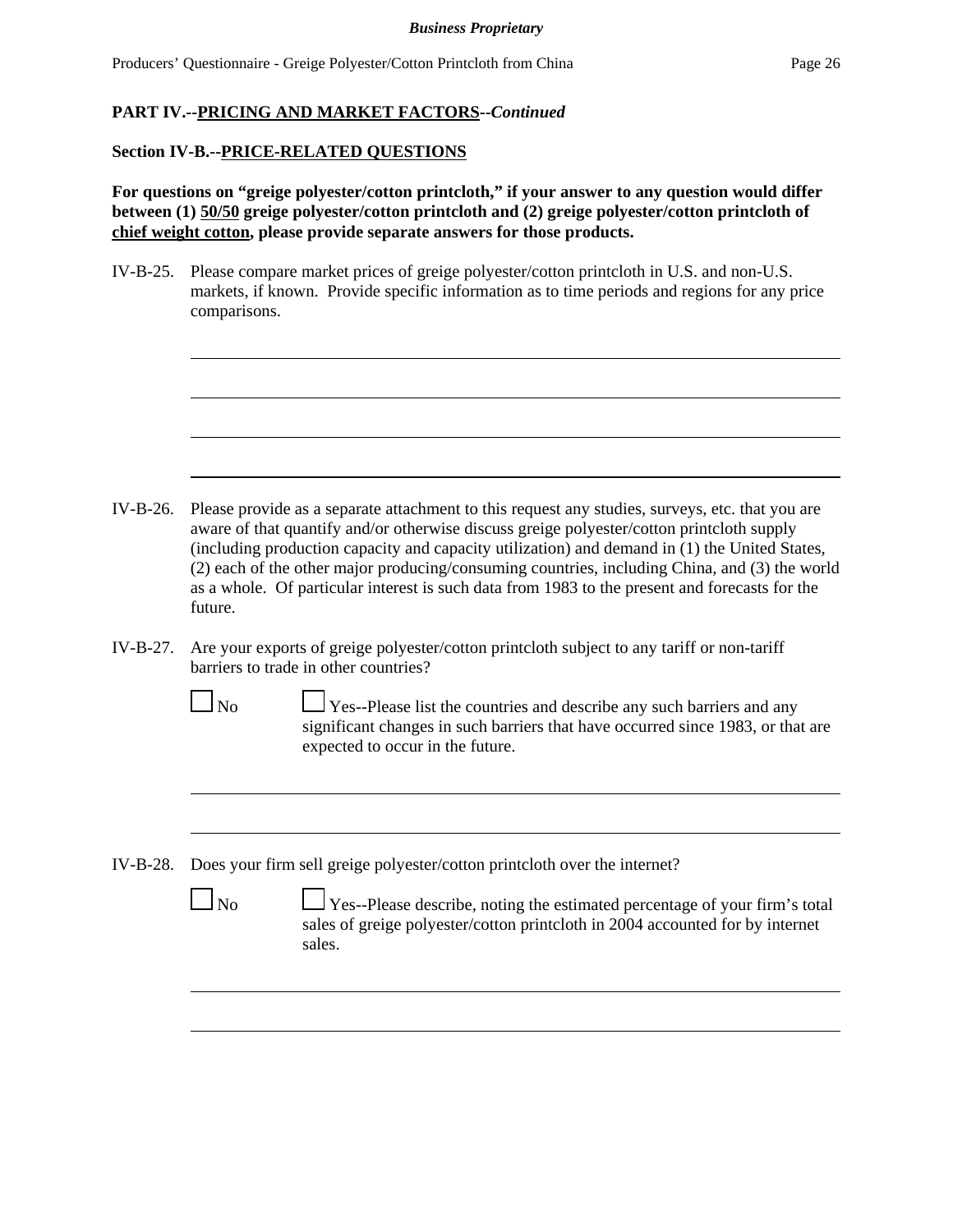# **PART IV.--PRICING AND MARKET FACTORS--***Continued*

### **Section IV-B.--PRICE-RELATED QUESTIONS--***Continued*

**For questions on "greige polyester/cotton printcloth," if your answer to any question would differ between (1) 50/50 greige polyester/cotton printcloth and (2) greige polyester/cotton printcloth of chief weight cotton, please provide separate answers for those products.**

IV-B-29. Is greige polyester/cotton printcloth produced in the United States and in other countries interchangeable (i.e., can they physically be used in the same applications)? Please indicate below, using "A" to indicate that the products from a specified country-pair are *always* interchangeable, "F" to indicate that the products are *frequently* interchangeable,"S" to indicate that the products are *sometimes* interchangeable,"N" to indicate that the products are *never* interchangeable, and "0" to indicate *no familiarity* with products from a specified country-pair.<sup>1</sup>

| <b>Country-pair</b>  | <b>United States</b> | China | Other countries |
|----------------------|----------------------|-------|-----------------|
| <b>United States</b> |                      |       |                 |
| China                |                      |       |                 |

 1 For any country-pair producing greige polyester/cotton printcloth which is *sometimes or never* interchangeable, please explain the factors that limit or preclude interchangeable use: